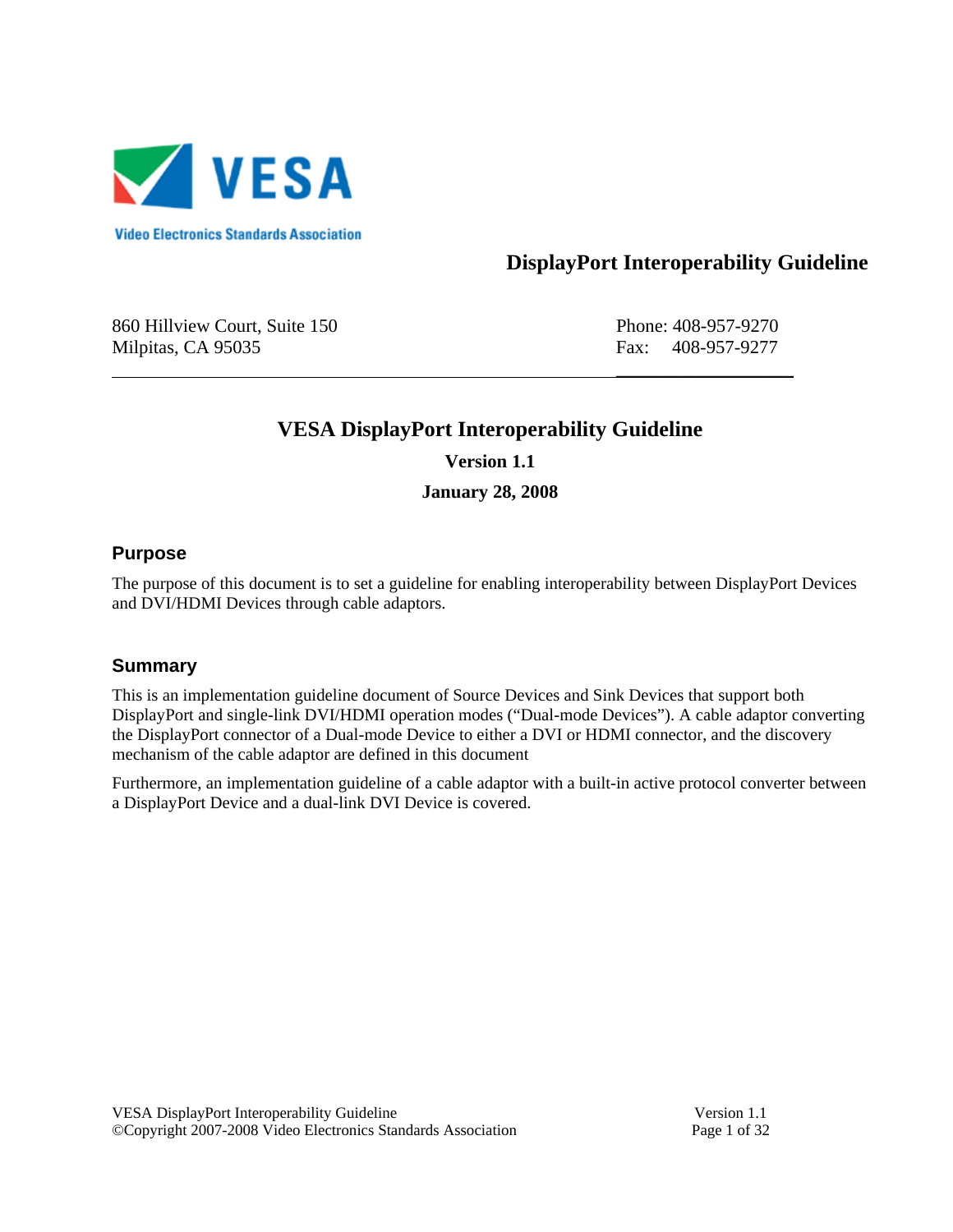# **Table of Contents**

| $\mathbf{1}$   |     |                                                                                                     |  |  |  |  |  |  |  |
|----------------|-----|-----------------------------------------------------------------------------------------------------|--|--|--|--|--|--|--|
|                | 1.1 |                                                                                                     |  |  |  |  |  |  |  |
|                | 1.2 | $References \dots 10$                                                                               |  |  |  |  |  |  |  |
| $\overline{2}$ |     |                                                                                                     |  |  |  |  |  |  |  |
| 3              |     |                                                                                                     |  |  |  |  |  |  |  |
|                | 3.1 |                                                                                                     |  |  |  |  |  |  |  |
|                | 3.2 |                                                                                                     |  |  |  |  |  |  |  |
|                | 3.3 |                                                                                                     |  |  |  |  |  |  |  |
| $\overline{4}$ |     |                                                                                                     |  |  |  |  |  |  |  |
|                | 4.1 |                                                                                                     |  |  |  |  |  |  |  |
|                | 4.2 |                                                                                                     |  |  |  |  |  |  |  |
|                | 4.3 |                                                                                                     |  |  |  |  |  |  |  |
| 5              |     |                                                                                                     |  |  |  |  |  |  |  |
|                | 5.1 |                                                                                                     |  |  |  |  |  |  |  |
|                |     |                                                                                                     |  |  |  |  |  |  |  |
|                |     |                                                                                                     |  |  |  |  |  |  |  |
|                | 5.2 |                                                                                                     |  |  |  |  |  |  |  |
|                | 5.3 |                                                                                                     |  |  |  |  |  |  |  |
|                | 5.4 |                                                                                                     |  |  |  |  |  |  |  |
|                |     |                                                                                                     |  |  |  |  |  |  |  |
|                |     |                                                                                                     |  |  |  |  |  |  |  |
|                |     |                                                                                                     |  |  |  |  |  |  |  |
|                |     |                                                                                                     |  |  |  |  |  |  |  |
|                |     | 5.4.5 Detection of a DP_PWR User by a Dual-mode Sink Device with a Permanently Tethered Cable<br>21 |  |  |  |  |  |  |  |
|                | 5.5 |                                                                                                     |  |  |  |  |  |  |  |
|                |     |                                                                                                     |  |  |  |  |  |  |  |
|                |     |                                                                                                     |  |  |  |  |  |  |  |
|                | 5.6 |                                                                                                     |  |  |  |  |  |  |  |

| VESA DisplayPort Interoperability Guideline                  | Version 1.1  |
|--------------------------------------------------------------|--------------|
| ©Copyright 2007-2008 Video Electronics Standards Association | Page 2 of 32 |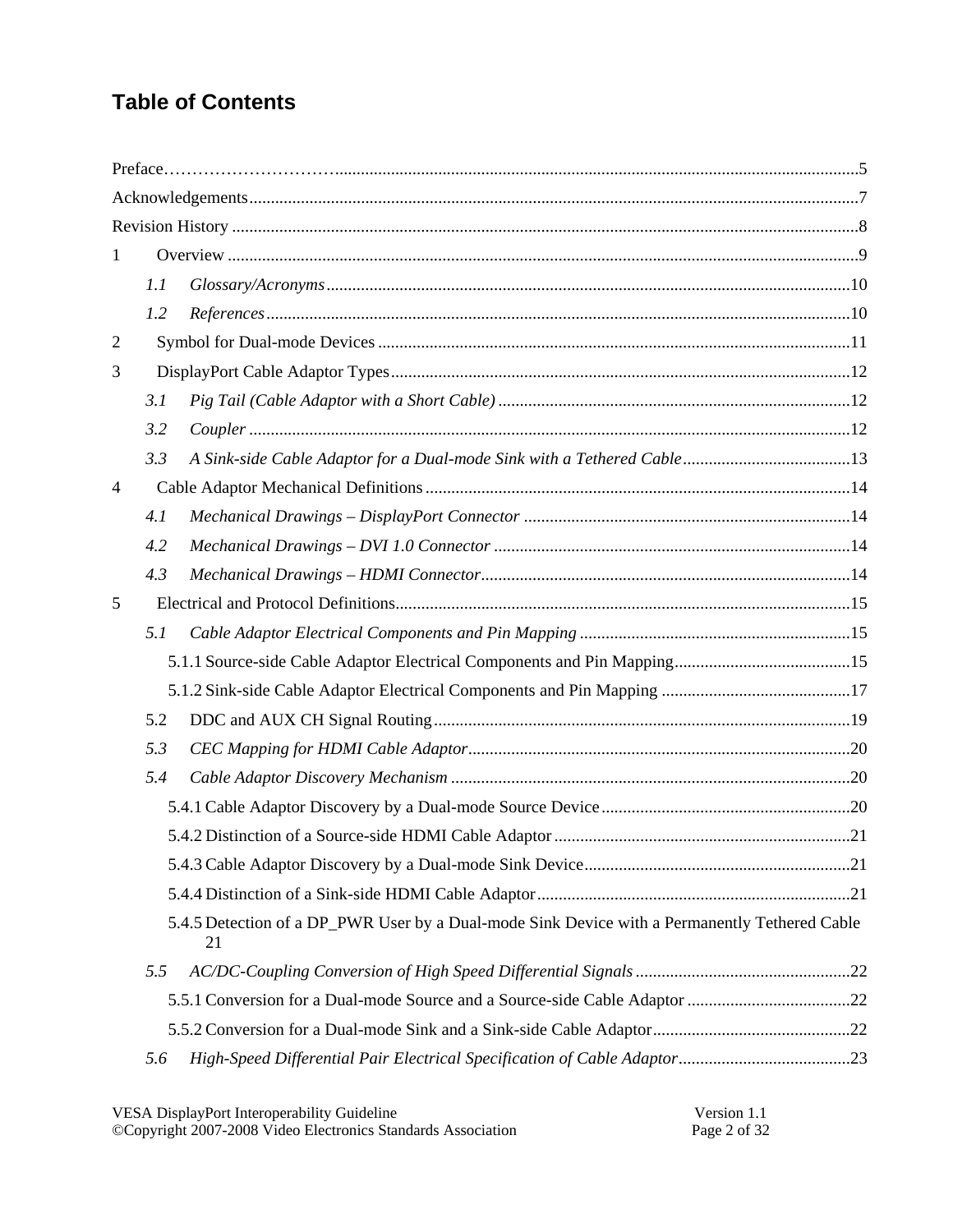|   |     | 5.6.3 Entry Eye Mask at a DVI/HDMI Receptacle - a Sink-side Cable Adaptor23                        |  |  |  |  |  |
|---|-----|----------------------------------------------------------------------------------------------------|--|--|--|--|--|
|   |     |                                                                                                    |  |  |  |  |  |
|   |     | 5.6.5 Exit Eye Mask at a DisplayPort Receptacle – a Sink-side Cable Adaptor for a Sink Device with |  |  |  |  |  |
|   |     |                                                                                                    |  |  |  |  |  |
|   | 5.7 | Parasitic Capacitance of DDC Lines of a Sink-side Cable Adaptor & Dual-mode Sink Device 25         |  |  |  |  |  |
| 6 |     |                                                                                                    |  |  |  |  |  |
|   | 6.1 |                                                                                                    |  |  |  |  |  |
|   | 6.2 |                                                                                                    |  |  |  |  |  |
|   | 6.3 |                                                                                                    |  |  |  |  |  |
|   |     |                                                                                                    |  |  |  |  |  |
|   |     |                                                                                                    |  |  |  |  |  |
|   | 6.4 |                                                                                                    |  |  |  |  |  |
|   | 6.5 |                                                                                                    |  |  |  |  |  |
|   | 6.6 |                                                                                                    |  |  |  |  |  |
|   | 6.7 |                                                                                                    |  |  |  |  |  |
|   | 6.8 |                                                                                                    |  |  |  |  |  |
| 7 |     |                                                                                                    |  |  |  |  |  |
|   | 7.1 |                                                                                                    |  |  |  |  |  |
|   | 7.2 |                                                                                                    |  |  |  |  |  |
|   | 7.3 |                                                                                                    |  |  |  |  |  |
| 8 |     |                                                                                                    |  |  |  |  |  |

# **Tables**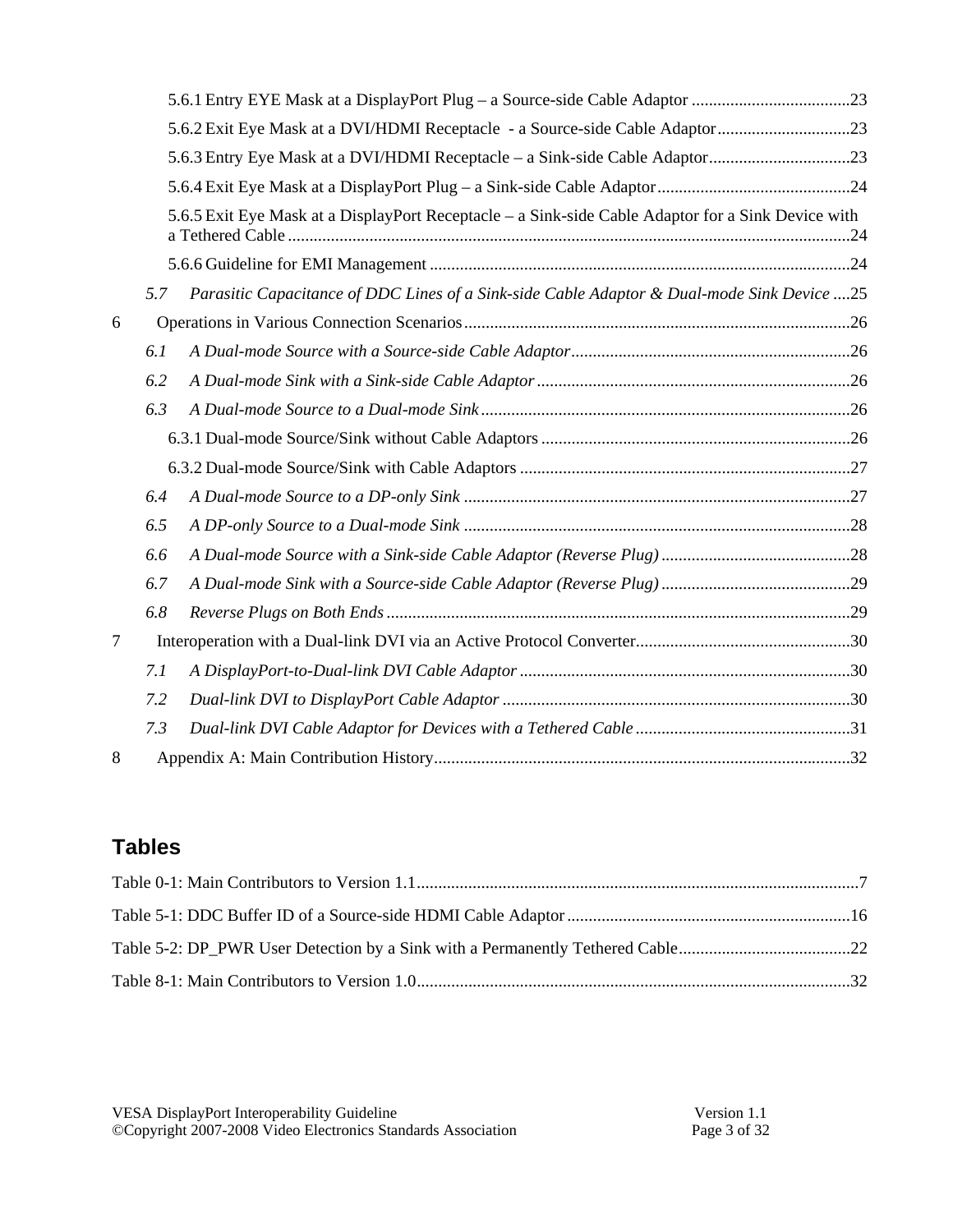# **Figures**

| Figure 5-1: A Source-side Cable Adaptor Plugged to a Dual-mode Source Device 15 |  |
|---------------------------------------------------------------------------------|--|
|                                                                                 |  |
|                                                                                 |  |
|                                                                                 |  |
|                                                                                 |  |
|                                                                                 |  |
|                                                                                 |  |
|                                                                                 |  |
|                                                                                 |  |
|                                                                                 |  |
|                                                                                 |  |
|                                                                                 |  |
|                                                                                 |  |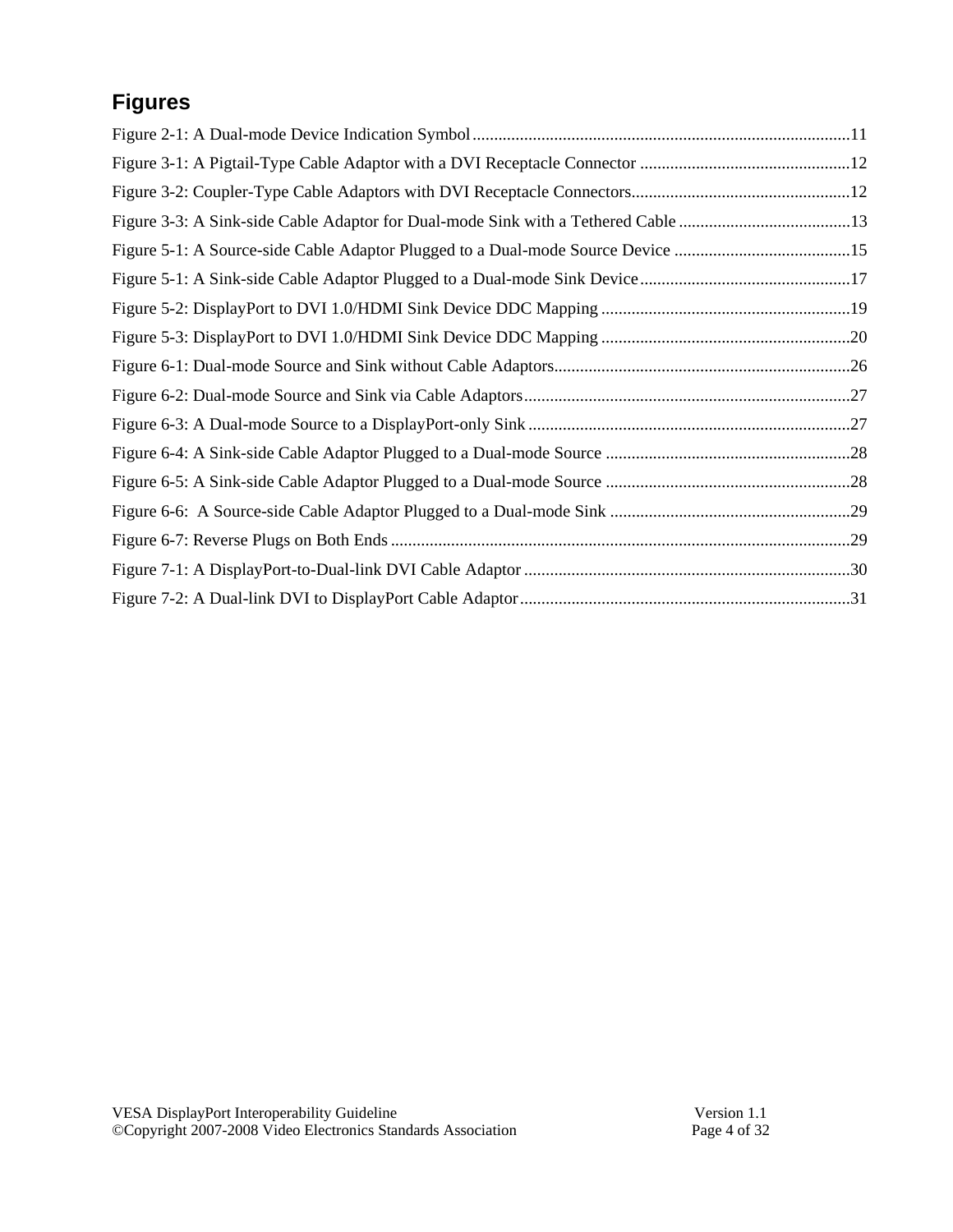## *Preface*

### **Intellectual Property**

Copyright © 2007-2008 Video Electronics Standards Association. All rights reserved.

While every precaution has been taken in the preparation of this guideline, the Video Electronics Standards Association and its contributors assume no responsibility for errors or omissions, and make no warranties, expressed or implied, of functionality or suitability for any purpose.

#### **Trademarks**

All trademarks used within this document are the property of their respective owners. VESA, DisplayPort, EDID, DDC/CI and MCCS are trademarks of the Video Electronics Standards Association.

DVI is a trademark of DDWG.

HDMI is a trademark of HDMI LLC.

#### **Patents**

Since this document is a guideline, IP statements are not required. However, VESA has asked for companies to volunteer IP statements on this guideline document and has not received any to date.

VESA draws attention to the fact that it is claimed that compliance with this specification may involve the use of a patent or other intellectual property. VESA takes no position concerning the evidence, validity, and scope of this *IPR*.

The following holders of this IPR have assured VESA that they are willing to license the *IPR* on Reasonable and Non Discriminatory, "*RAND*", terms. The statement of the holder of this *IPR* is registered with VESA.

Attention is drawn to the fact that some of the elements of this VESA *Specification* may be the subject of *IPR* other than that identified above. VESA shall not be responsible for identifying any or all such *IPR*, and has made no inquiry into the possible existence of any such *IPR*.

THIS *SPECIFICATION* IS BEING OFFERED WITHOUT ANY WARRANTY WHATSOEVER, AND IN PARTICULAR, ANY WARRANTY OF NON-INFRINGEMENT IS EXPRESSLY DISCLAIMED. ANY IMPLEMENTATION OF THIS *SPECIFICATION* SHALL BE MADE ENTIRELY AT THE *IMPLEMENTER*'S OWN RISK, AND NEITHER VESA, NOR ANY OF ITS *MEMBERS* OR *SUBMITTERS*, SHALL HAVE ANY LIABILITY WHATSOEVER TO ANY *IMPLEMENTER* OR THIRD PARTY FOR ANY DAMAGES OF ANY NATURE WHATSOEVER DIRECTLY OR INDIRECTLY ARISING FROM THE IMPLEMENTATION OF THIS *SPECIFICATION*.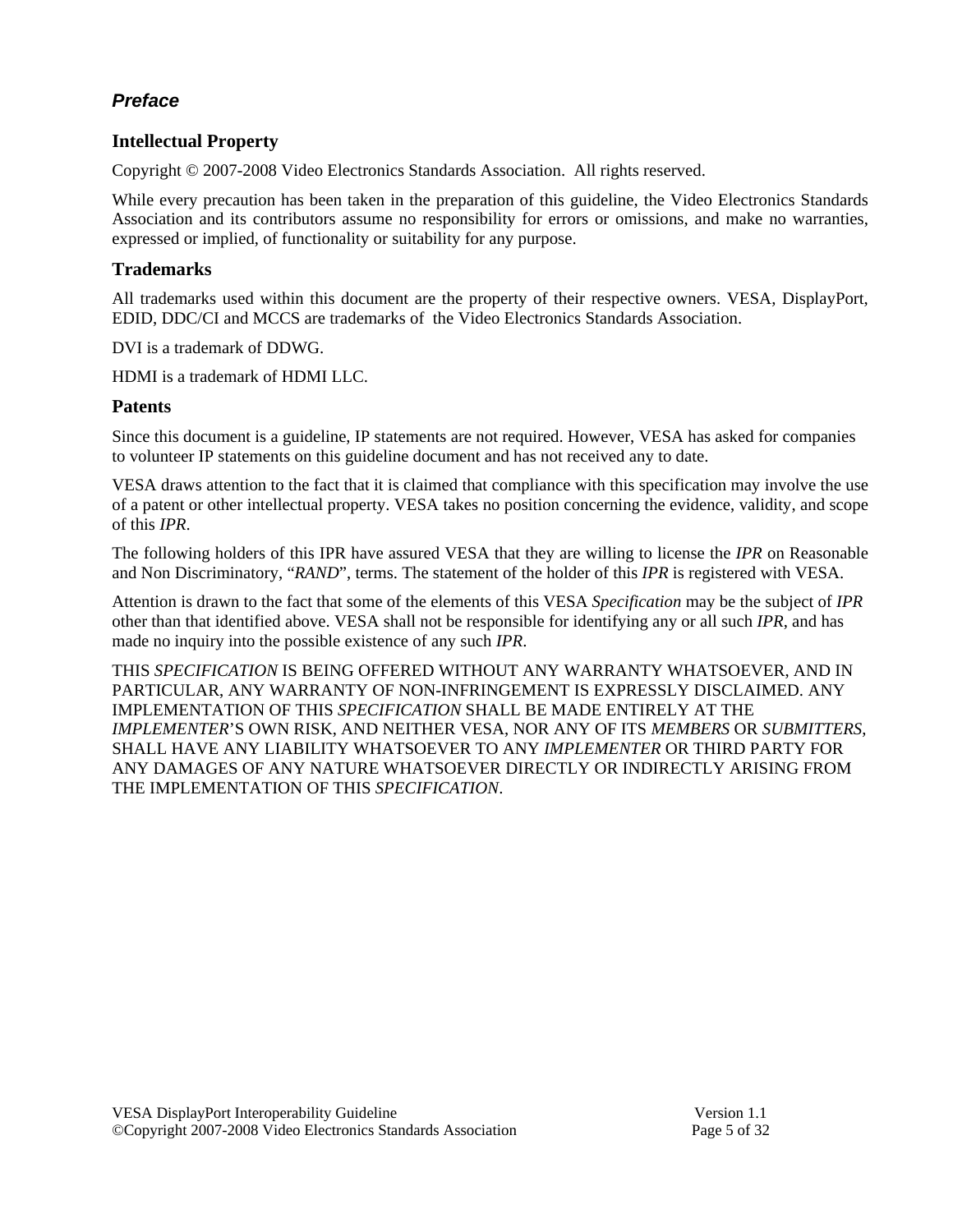#### **Support**

Clarifications and application notes to support this guideline may be written. To obtain the latest standard and any support documentation, contact VESA.

If you have a product, which incorporates DisplayPort, you should ask the company that manufactured your product for assistance. If you are a manufacturer, VESA can assist you with any clarification you may require. All comments or reported errors should be submitted in writing to VESA using one of the following methods.

Phone: 408-957 9270 Fax: 408-957 9277, *direct this note to Technical Support at VESA* Email: support@vesa.org Mail: Technical Support VESA 860 Hillview Court, Suite 150 Milpitas, CA 95035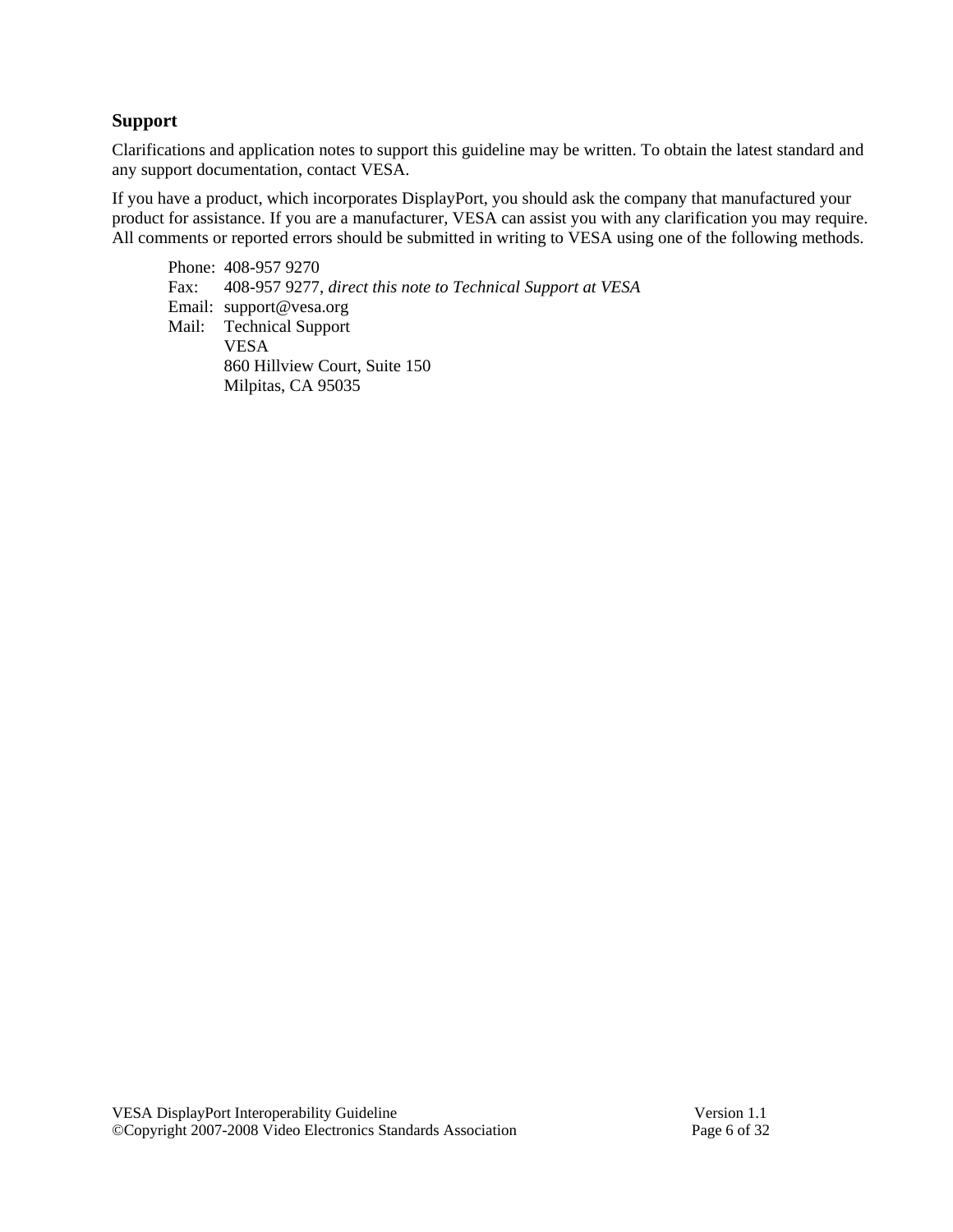### *Acknowledgements*

This document would not have been possible without the efforts of VESA Display Systems Standards Committee's DisplayPort Task Group. In particular, the following individuals and their companies contributed significant time and knowledge to this version of the guideline.

#### **Table 0-1: Main Contributors to Version 1.1**

| <b>Quinn Carter</b>       | AMD                       |
|---------------------------|---------------------------|
| <b>Syed Athar Hussain</b> | AMD                       |
| Craig Wiley               | Analogix Semiconductor    |
| Colin Whitby-Strevens     | Apple                     |
| <b>Bruce Montag</b>       | Dell                      |
| Alan Kobayashi            | Genesis Microchip         |
| <b>Bob Myers</b>          | Hewlett-Packard           |
| Jamie Johnston            | Intel                     |
| <b>Nick Willow</b>        | Intel                     |
| JengDe Lin                | Molex                     |
| <b>Scott Sommers</b>      | Molex                     |
| Devang Sachdev            | <b>NVIDIA</b>             |
| William Tsu               | <b>NVIDIA</b>             |
| Nic Roozeboom             | <b>NXP</b> Semiconductors |
| Jimmy Chiu                | Parade Technologies       |
| Mark Qu                   | Parade Technologies       |
| Abdullah Raouf            | Pericom Semiconductor     |
| Mark Stockfisch           | Quantum Data              |
| Jason Acevedo             | Texas Instruments         |

Task Group Chair Alan Kobayashi Task Group Editor Task Group Vice-chair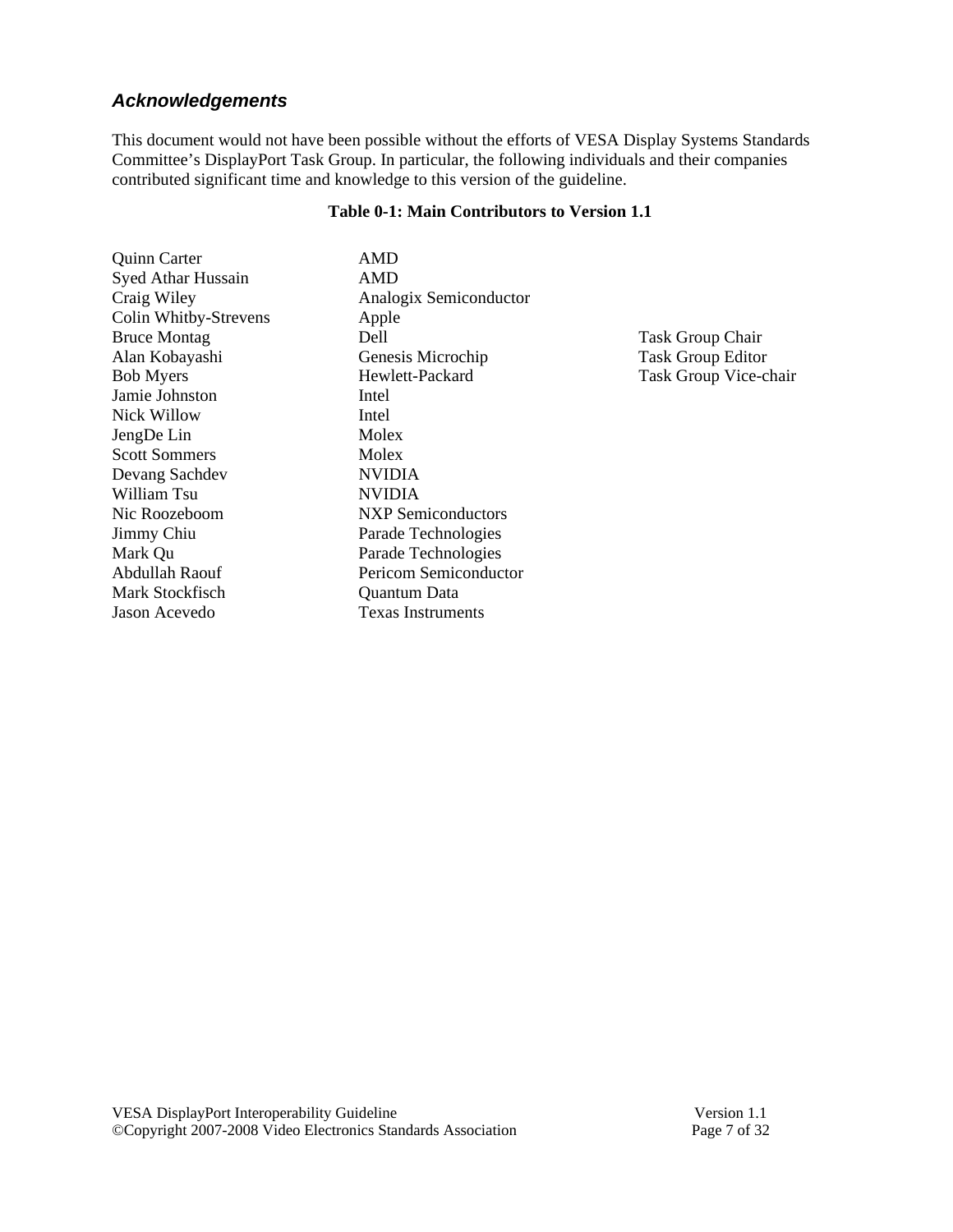## *Revision History*

May 21, 2007 Version 1.0

January 28, 2008 Version 1.1

Changes from Ver.1.0 are as follows:

- Figure 5-1, "A Source-side Cable Adaptor Plugged to a Dual-mode Source Device", updated
	- o +3.3V termination on Main Link changed to "Vbias\_RX" which must be +2.0V or less
	- $\circ$  +3.3V pull-up on AUX/DDC changed to "DDC\_Pullup" which must be +2.0V or less
- DDC buffer ID of a Source-side HDMI Cable Adaptor incorporated as the means of distinguishing it from a Source-side DVI cable Adaptor.
- It is recommended for a Source-side Cable Adaptor to be designed so as to draw power only when the HPD signal from a Sink Device is asserted.
- Figure 5-2, "A Sink-side Cable Adaptor Plugged to a Dual-mode Sink Device", updated
	- $\circ$  +3.3V termination on Main Link changed to DMSINK TERM which is +3.3V+/-5% in DVI/HDMI mode and +2.0V or less in DisplayPort mode
- It is clarified that AUX+ be pulled down and AUX- be pulled up to  $+2.5 \sim +3.3V$  both via 100kΩ resistors on a Source Device (including a Dual-mode Source Device) and that AUX+ be pulled up to  $+2.5 \sim +3.3V$  and AUX- be pulled down both via  $1M\Omega$  resistors on a Sink Device (including a Dual-mode Sink Device).
- Sections are added to describe the distinction method of a Source-side HDMI cable adaptor from a DVI cable adaptor (Section 5.4.2) and a Sink-side HDMI cable adaptor from a DVI cable adaptor (Section 5.4.4). A Dual-mode Source Device must check an ID of a Source-side HDMI cable adaptor for the distinction while a Dual-mode Sink Device must use the voltage level of Pin 14.
- Section is added to describe the DP\_PWR User detection method by a Sink Device with a permanently tethered cable (Section 5.4.5).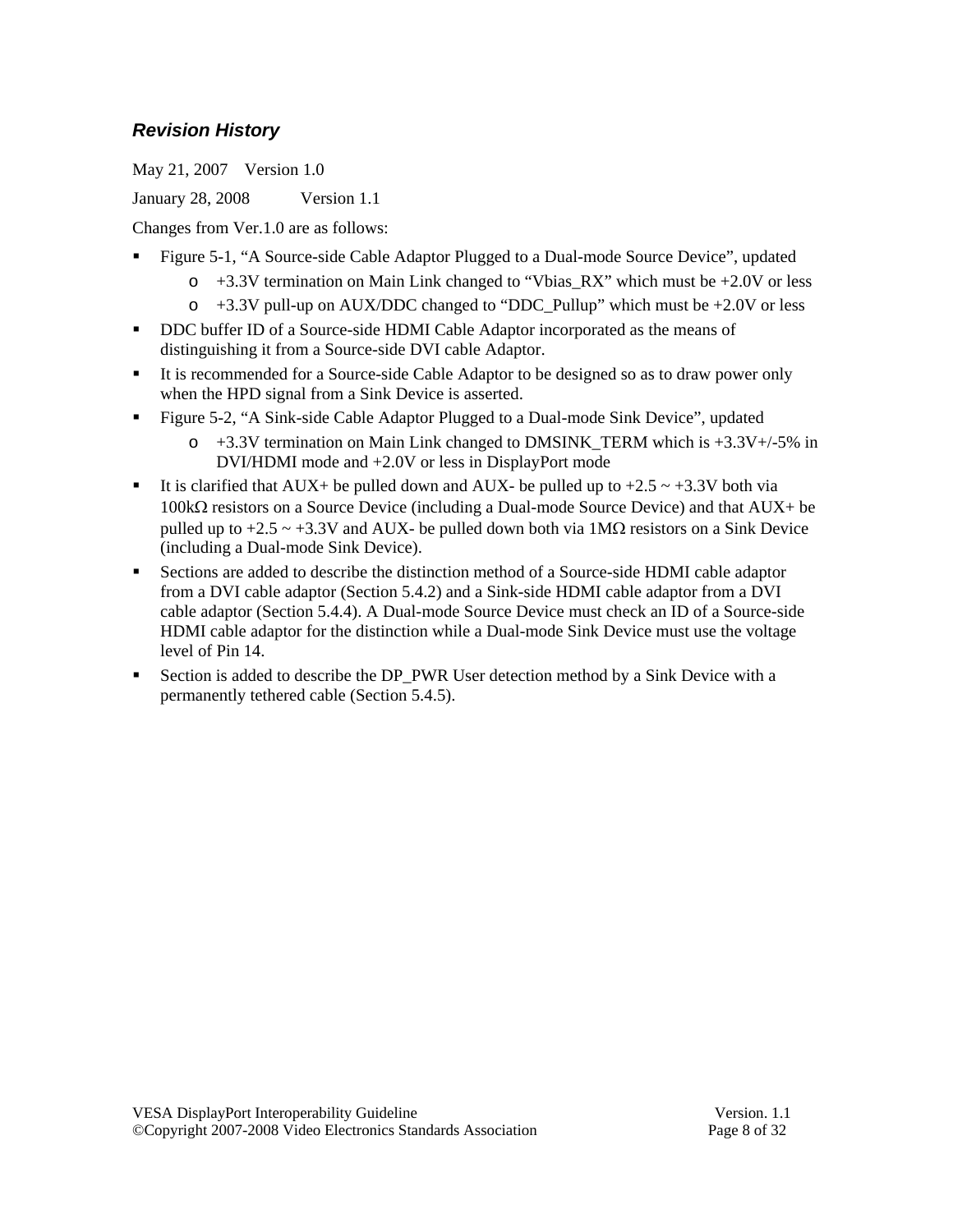# **1 Overview**

The DisplayPort Interoperability Guideline is designed to provide guidance for products that implement both DisplayPort 1.1a and either the DVI 1.0 or HDMI specification. Appropriate references to specific technical requirements within each specification are provided in this guideline document.

There is industry interest in establishing a means for achieving interoperability between DisplayPort Devices and DVI 1.0/HDMI compatible Devices. For example, it is desirable to have the ability to connect a cable between a DisplayPort Source Device and a DVI 1.0/HDMI Sink Device (or vice versa) and have the devices interoperate. This interoperability cannot currently be accomplished at the specification level, but can be accomplished at the product level for products that compliantly support both DisplayPort 1.1a and either the DVI 1.0 or HDMI specification.

This document describes the following:

- Implementation guideline for Source and Sink Devices that support both DisplayPort 1.1a and DVI 1.0/HDMI modes of operation ("Dual-mode Devices").
- Functional definition of a cable adaptor that has a DisplayPort connector on one end and either a DVI or HDMI Type A/Type C connector on the other.
- **Mechanism through which a Dual-mode Device discovers the presence/absence of the cable** adaptor.

When a Source-side cable adaptor is plugged into it, a Dual-mode Source Device configures itself for outputting either DVI.1.0 or HDMI compliant signals through the cable adaptor. When a Sinkside cable adaptor is plugged into it, a Dual-mode Sink Device configures itself for receiving signals that are either DVI 1.0 or HDMI compliant through the cable adaptor.

The discovery mechanism ensures that a Dual-mode Device only sends or receives either DVI 1.0 signals or HDMI signals when a valid cable adaptor is present.

The Dual-mode Devices are limited to supporting single-link DVI 1.0/HDMI specifications. For interoperability between a DisplayPort Device and a dual-link DVI 1.0 Device, a cable adaptor with a built-in active protocol converter is required. The implementation guideline for the cable adaptor with such an active protocol converter is covered in Section 7 of this document.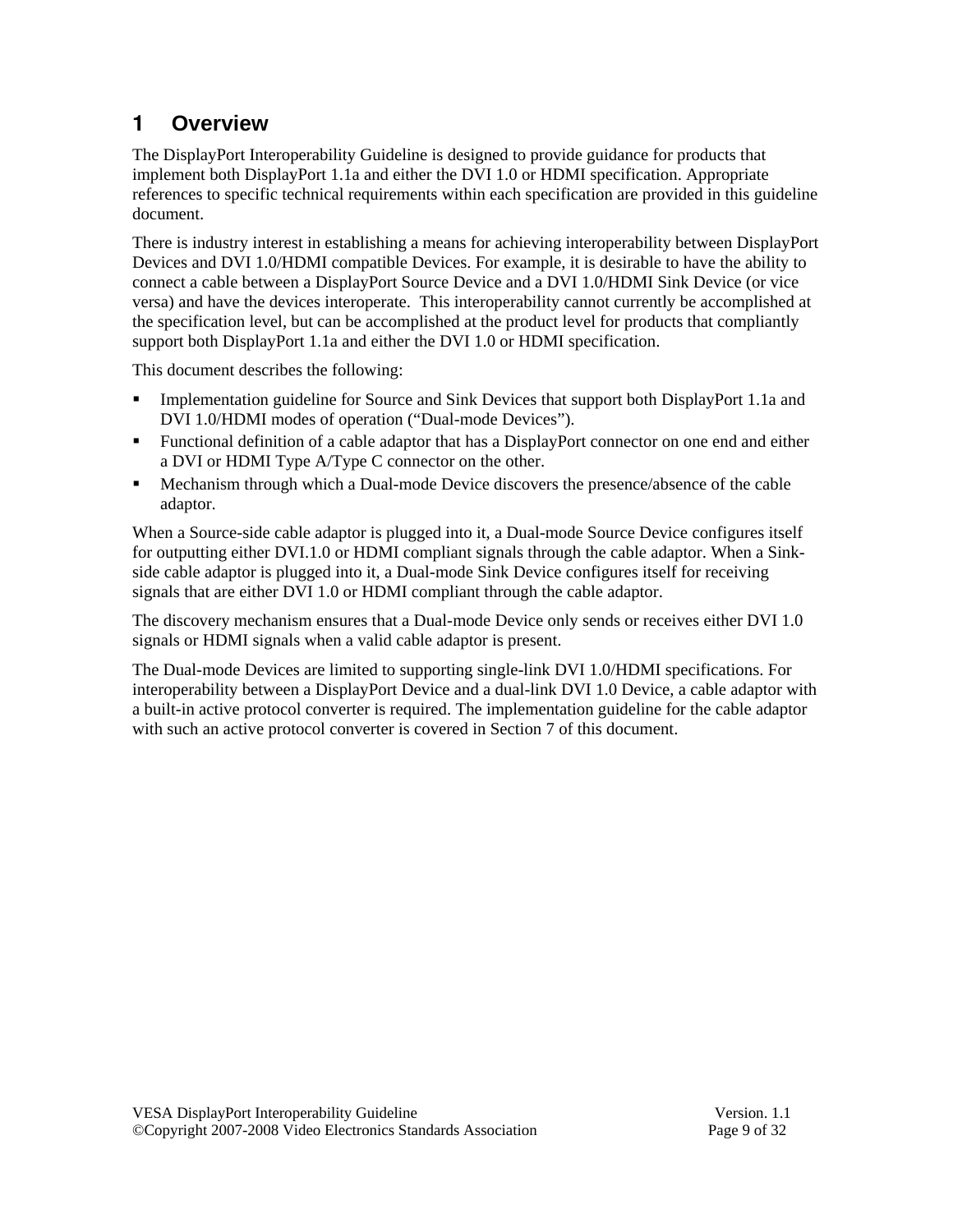# *1.1 Glossary/Acronyms*

| <b>Terminology</b>      | <b>Definition</b>                                                                                                                                                                                                                                                                                                                                                                                                                                                                                                     |  |  |  |  |  |
|-------------------------|-----------------------------------------------------------------------------------------------------------------------------------------------------------------------------------------------------------------------------------------------------------------------------------------------------------------------------------------------------------------------------------------------------------------------------------------------------------------------------------------------------------------------|--|--|--|--|--|
| <b>AUX CH</b>           | A half-duplex, bi-directional channel between DisplayPort transmitter and<br>DisplayPort receiver. Consists of 1 differential pair transporting self-clocked<br>data. The DisplayPort AUX CH supports a bandwidth of 1Mbps over<br>DisplayPort link. A DisplayPort Source is the master (also referred to as AUX<br>CH Requester) that initiates an AUX CH transaction. A DisplayPort Sink is the<br>slave (also referred to as AUX CH Replier) that replies to the AUX CH<br>transaction initiated by the Requester. |  |  |  |  |  |
| Box-to-box connection   | A DisplayPort link between two boxes detachable by an end user. A DisplayPort<br>cable-connector assembly for the box-to-box connection must implement four<br>Main Link lanes.                                                                                                                                                                                                                                                                                                                                       |  |  |  |  |  |
| <b>Branch Device</b>    | A device that contains both Source and Sink functions.                                                                                                                                                                                                                                                                                                                                                                                                                                                                |  |  |  |  |  |
| <b>CEC</b>              | <b>Consumer Electronics Control</b>                                                                                                                                                                                                                                                                                                                                                                                                                                                                                   |  |  |  |  |  |
| DDC                     | Display Data Channel                                                                                                                                                                                                                                                                                                                                                                                                                                                                                                  |  |  |  |  |  |
| DisplayPort receiver    | Circuitry that receives the incoming DisplayPort Main Link data. Also contains<br>the transceiver circuit for AUX CH. Located in a Sink Device and the upstream<br>port of a Branch Device.                                                                                                                                                                                                                                                                                                                           |  |  |  |  |  |
| DisplayPort transmitter | Circuitry that transmits the DisplayPort Main Link data. Also contains the<br>transceiver circuit for AUX CH. Located in a Source Device and in the<br>downstream port of Branch Device.                                                                                                                                                                                                                                                                                                                              |  |  |  |  |  |
| Dual-mode Device        | A Source or Sink Device that supports DisplayPort and DVI (and/or HDMI)<br>operating modes.                                                                                                                                                                                                                                                                                                                                                                                                                           |  |  |  |  |  |
| <b>DVI</b> 1.0          | Digital Visual Interface version 1.0 specification.                                                                                                                                                                                                                                                                                                                                                                                                                                                                   |  |  |  |  |  |
| EMI                     | Electro-Magnetic Interference                                                                                                                                                                                                                                                                                                                                                                                                                                                                                         |  |  |  |  |  |
| <b>HPD</b>              | Hot Plug Detect                                                                                                                                                                                                                                                                                                                                                                                                                                                                                                       |  |  |  |  |  |
| <b>HDMI</b>             | High-bandwidth Digital Multimedia Interface                                                                                                                                                                                                                                                                                                                                                                                                                                                                           |  |  |  |  |  |
| ID                      | <b>IDentification</b>                                                                                                                                                                                                                                                                                                                                                                                                                                                                                                 |  |  |  |  |  |
| Main Link               | A uni-directional channel for isochronous stream transport from a DisplayPort<br>Source to a DisplayPort Sink. Consists of 1, 2, or 4 lanes, or differential pairs.<br>Supports two bit rates: 2.7Gbps per lane (referred to as a "high bit rate") and<br>1.62Gbps per lane (referred to as a "low bit rate" or "reduced bit rate").                                                                                                                                                                                  |  |  |  |  |  |
| <b>Sink Device</b>      | A device that contains A/V stream sinks for display and/or sound.                                                                                                                                                                                                                                                                                                                                                                                                                                                     |  |  |  |  |  |
| <b>Source Device</b>    | A device that contains a stream source and originates an isochronous A/V<br>stream.                                                                                                                                                                                                                                                                                                                                                                                                                                   |  |  |  |  |  |

# *1.2 References*

| <b>Document</b>           | <b>Version/revision</b> | Date              |
|---------------------------|-------------------------|-------------------|
| <b>VESA DisplayPort</b>   | Version 1.1a            | January 11, 2008  |
| <b>DVI</b> Specification  | Revision 1.0            | April 2, 1999     |
| <b>HDMI</b> Specification | Revision 1.3a           | November 10, 2006 |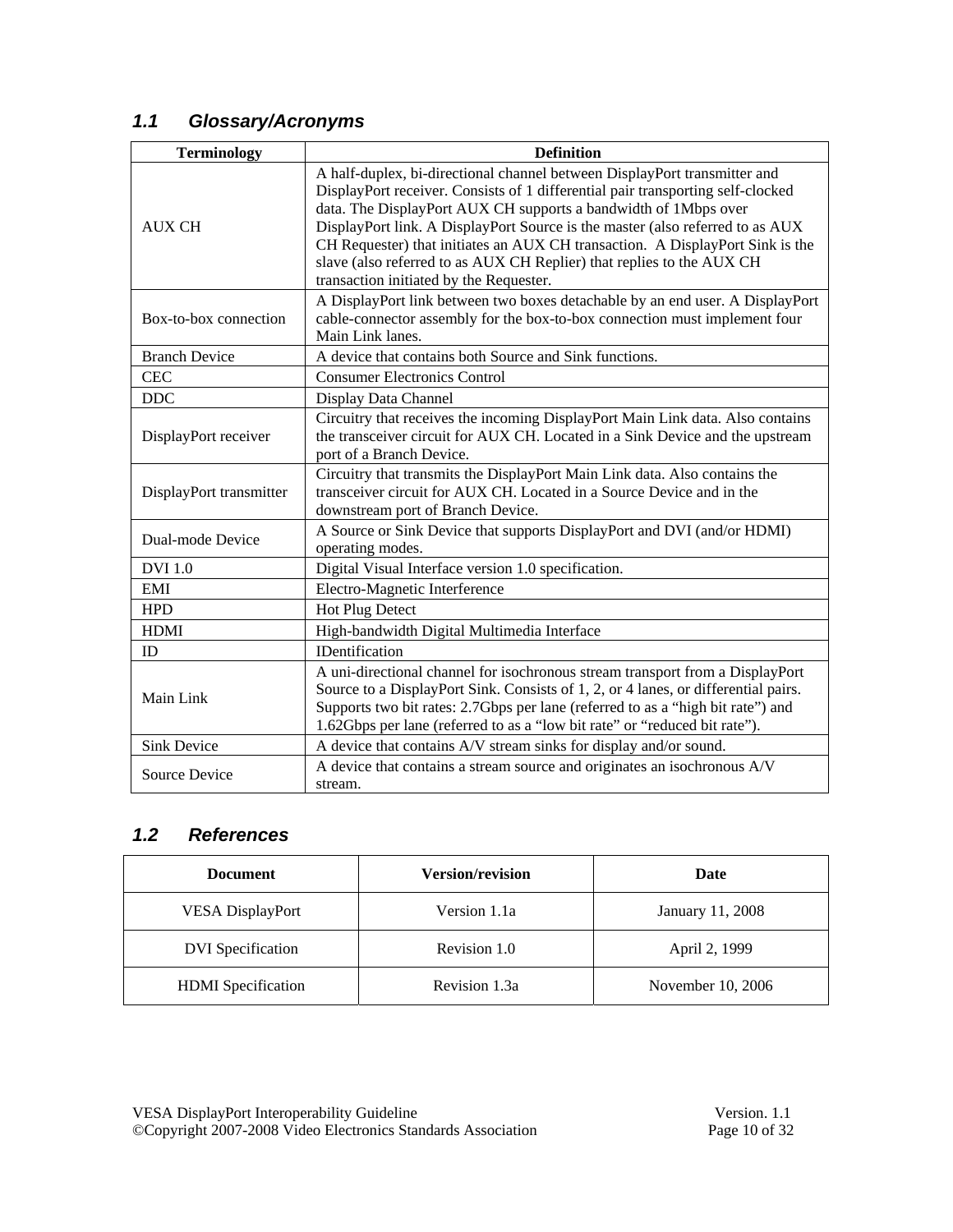# **2 Symbol for Dual-mode Devices**

It is recommended that Dual-mode Devices include an icon or label next to the DisplayPort connector indicating that the device also supports DVI 1.0 or HDMI in addition to DisplayPort.

A "++" symbol in conjunction with the DisplayPort logo as shown in Figure 2.1 is the preferred icon to indicate the Dual-mode device capability.

A Dual-mode Device must pass the DisplayPort compliance tests in order to use the DisplayPort logo.



**Figure 2-1: A Dual-mode Device Indication Symbol**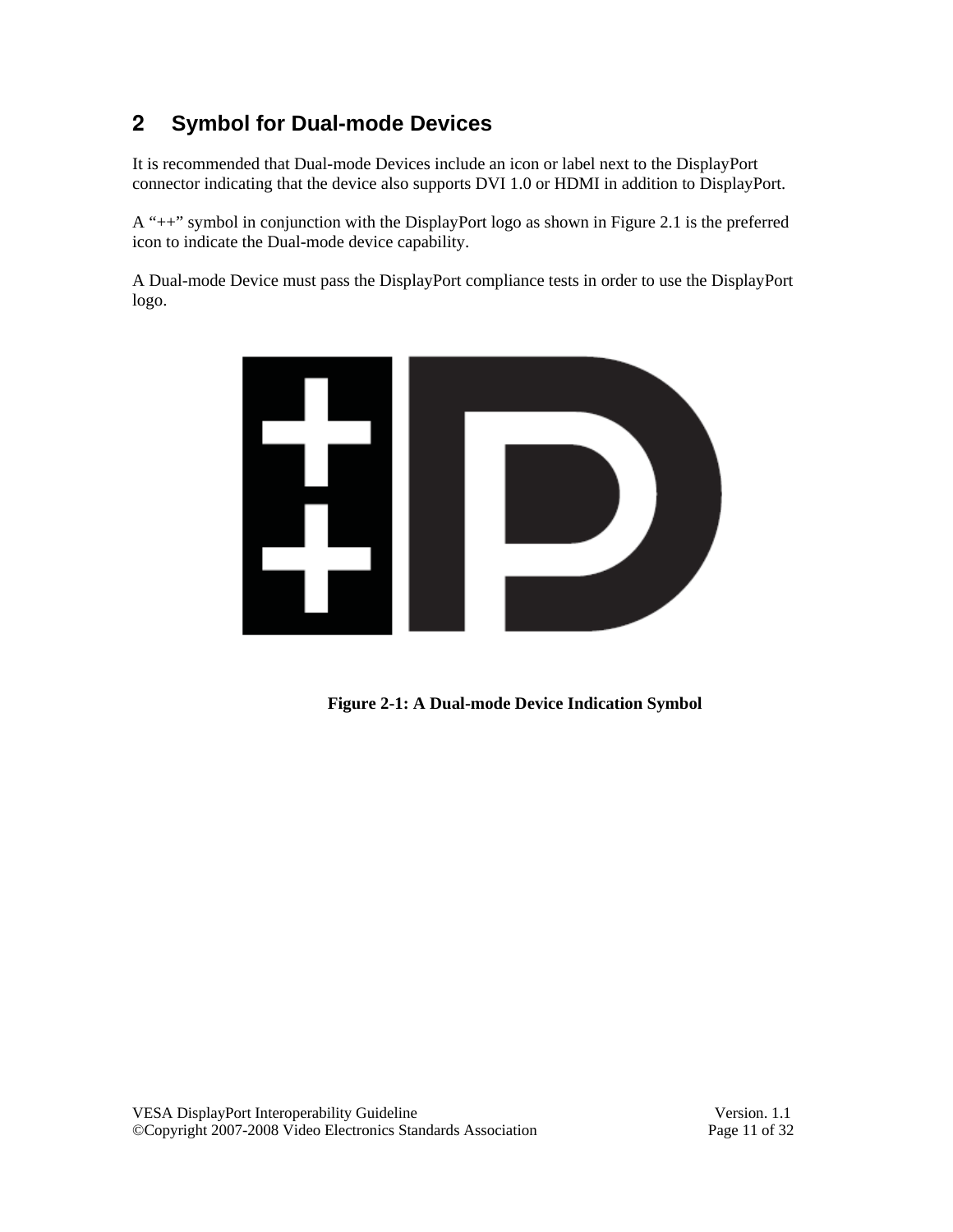# **3 DisplayPort Cable Adaptor Types**

A cable adaptor may be designed in varying form factors. This section shows a few examples. It is emphasized that the cable adaptor must have a DisplayPort plug connector on one end and either a DVI or HDMI (Type A or Type C) receptacle connector on the other end.

One exception is a cable adaptor for a Dual-mode Sink Device with a permanently tethered cable for which a cable adaptor with DisplayPort receptacle connector is used. For a Sink-side DVI cable adaptor with a DisplayPort receptacle connector, the other end may be either a DVI plug or receptacle connector. For a Sink-side HDMI cable adaptor, the other end must be an HDMI receptacle connector regardless of whether it has a DisplayPort plug or receptacle connector.

# *3.1 Pig Tail (Cable Adaptor with a Short Cable)*

Figure 3-1 shows a conceptual view of a pigtail design cable adaptor with a DVI receptacle connector.



**Figure 3-1: A Pigtail-Type Cable Adaptor with a DVI Receptacle Connector** 

## *3.2 Coupler*

A cable adaptor may also be implemented in a molded form factor such as a coupler. Figure 3-2 shows a conceptual view of coupler based cable adaptors with DVI receptacle connectors.



**Figure 3-2: Coupler-Type Cable Adaptors with DVI Receptacle Connectors** 

VESA DisplayPort Interoperability Guideline Version. 1.1 ©Copyright 2007-2008 Video Electronics Standards Association Page 12 of 32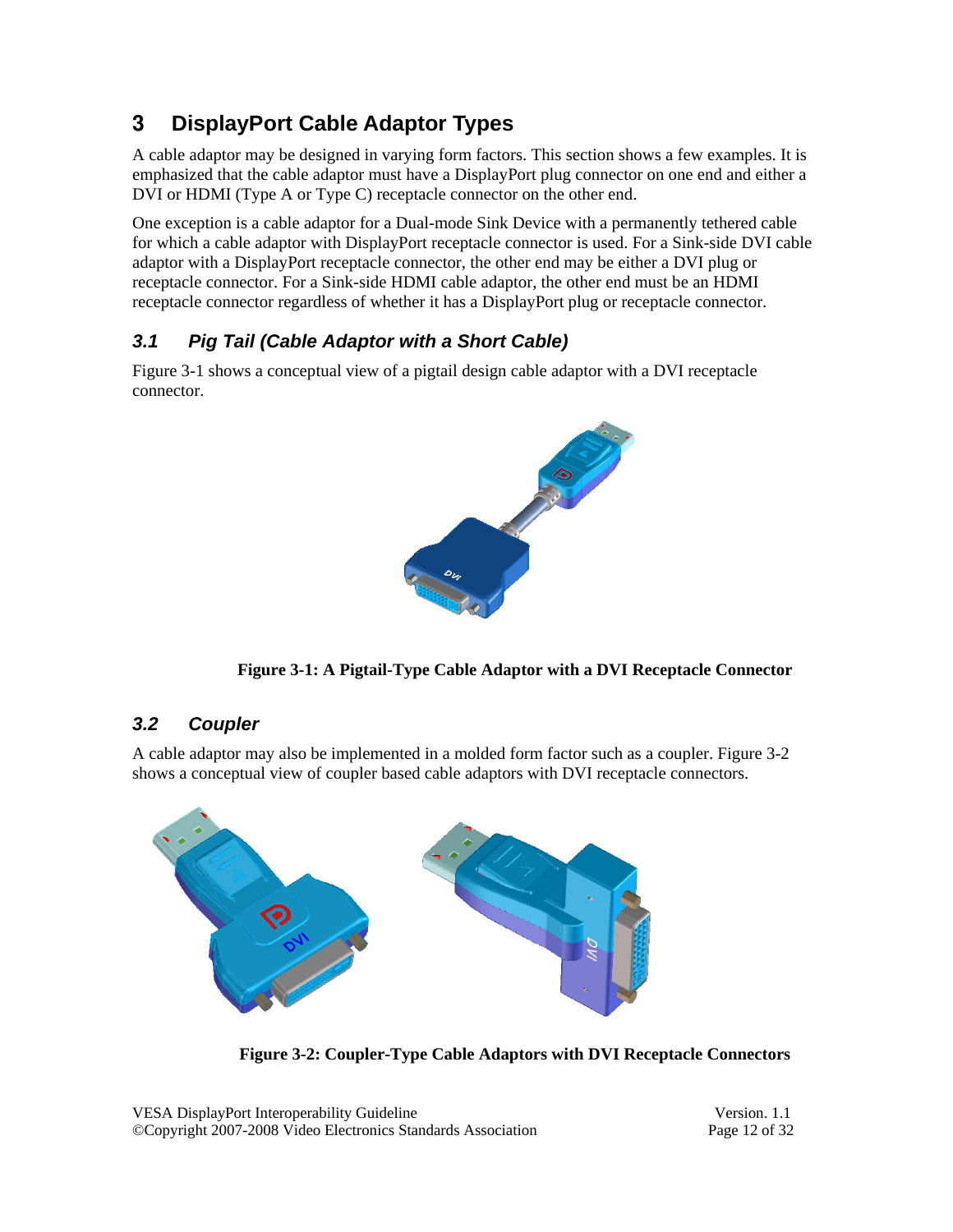## *3.3 A Sink-side Cable Adaptor for a Dual-mode Sink with a Tethered Cable*

An example of a Sink-side cable adaptor for a Dual-mode Sink device with a permanently tethered cable is shown in Figure 3-3.



**Figure 3-3: A Sink-side Cable Adaptor for Dual-mode Sink with a Tethered Cable**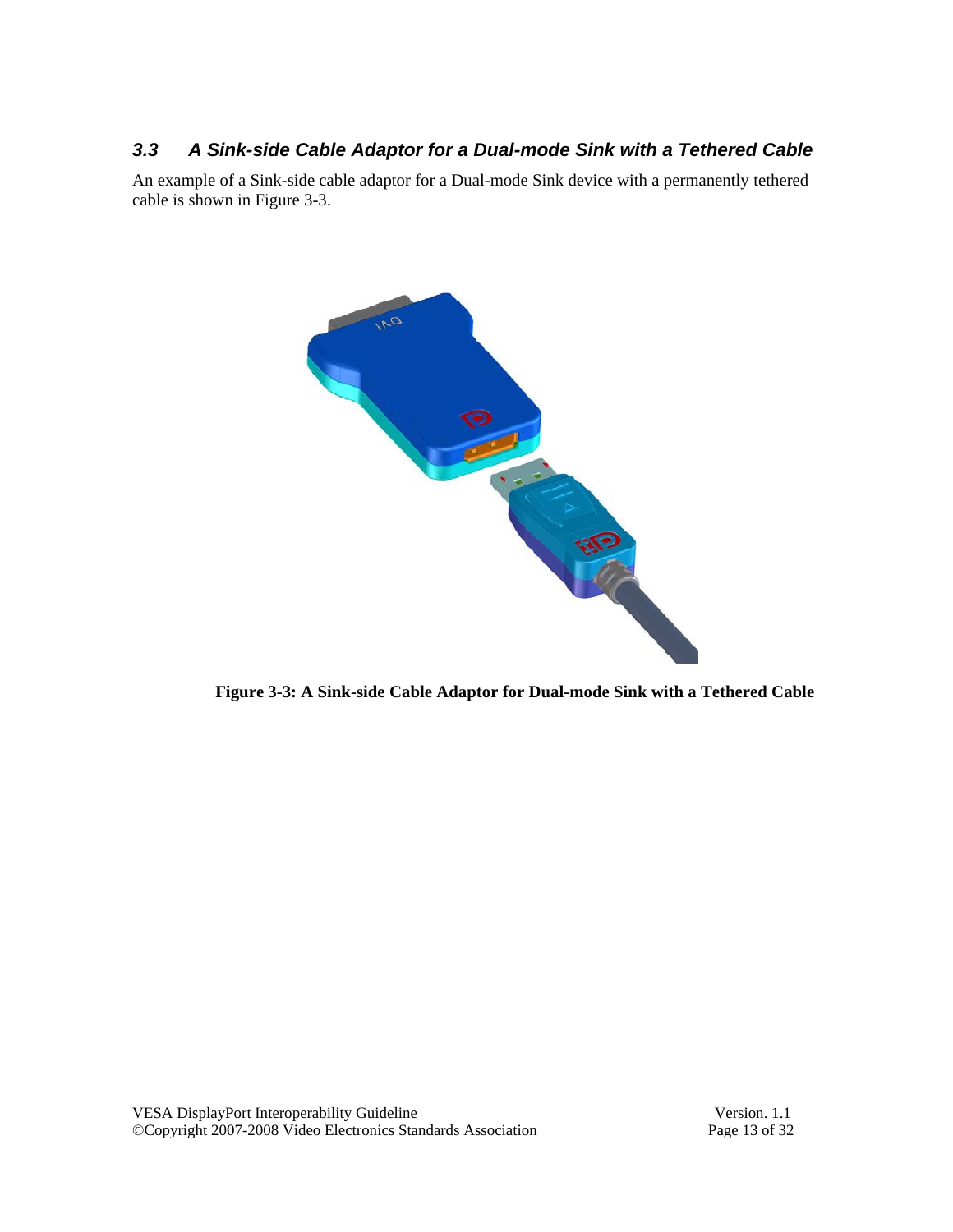# **4 Cable Adaptor Mechanical Definitions**

As noted in Section 3, it is emphasized that a cable adaptor must have a DVI or HDMI (Type A or Type C) receptacle connector. One exception is a Sink-side DVI cable adaptor for a Dual-mode Sink Device with a permanently tethered cable. For this Sink-side DVI cable adaptor, the DVI connector may be either a receptacle or plug connector. An HDMI cable adaptor must always have an HDMI receptacle connector.

# *4.1 Mechanical Drawings – DisplayPort Connector*

Refer to DisplayPort Version. 1.1a for the definition and drawings for the DisplayPort connector.

# *4.2 Mechanical Drawings – DVI 1.0 Connector*

Refer to the DVI 1.0 Specification for the definition and drawings for the DVI 1.0 connector.

# *4.3 Mechanical Drawings – HDMI Connector*

Refer to the HDMI Specification Version 1.3a for the definition and drawings for the HDMI Type A/Type C connectors.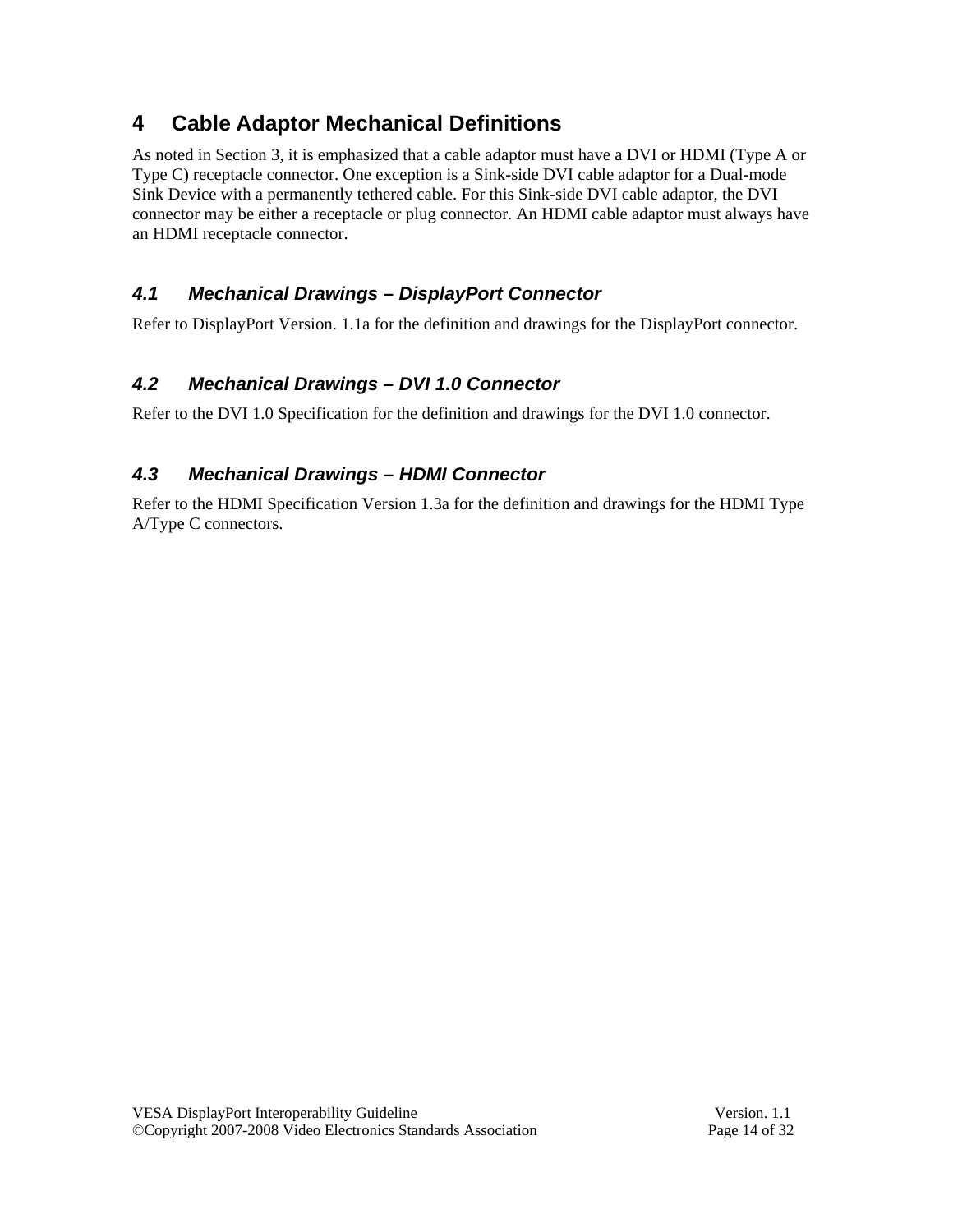# **5 Electrical and Protocol Definitions**

This section describes the electrical definitions of the cable adaptors and the pin-mapping/cable adaptor discovery mechanism of the Dual-mode Devices.

With Dual-mode/DisplayPort-only Source/Sink Devices and Source-/Sink-side cable adaptors, there are numerous connection scenarios. Those connection scenarios, including reverse plug conditions, are examined in Section 6.

An un-powered Dual-mode Device/cable adaptor may be connected to a powered Device. Implementations of the Dual-mode Device and the cable adaptor must incorporate the protection against accidental power-up in such conditions.

# *5.1 Cable Adaptor Electrical Components and Pin Mapping*

A Source-side cable adaptor is covered in Section 5.1.1 and a Sink-side cable adaptor is covered in Section 5.1.2

### **5.1.1 Source-side Cable Adaptor Electrical Components and Pin Mapping**

Figure 5-1 shows a Source-side cable adaptor plugged to a Dual-mode Source Device.



**Figure 5-1: A Source-side Cable Adaptor Plugged to a Dual-mode Source Device** 

#### **DDC\_Pullup voltage must be +3.3V+/-10%.**

The 27kΩ pull-up resistor and a diode on Pin 14 is for an HDMI cable adaptor only. Pin 14 must be a "no connect" inside a DVI cable adaptor. A Dual-mode Source Device that supports an HDMI mode may have a  $5M\Omega$  (or larger) pull-down resistor on Pin 14 to detect the presence of the pull-up

| VESA DisplayPort Interoperability Guideline                  | Version, 1.1  |
|--------------------------------------------------------------|---------------|
| ©Copyright 2007-2008 Video Electronics Standards Association | Page 15 of 32 |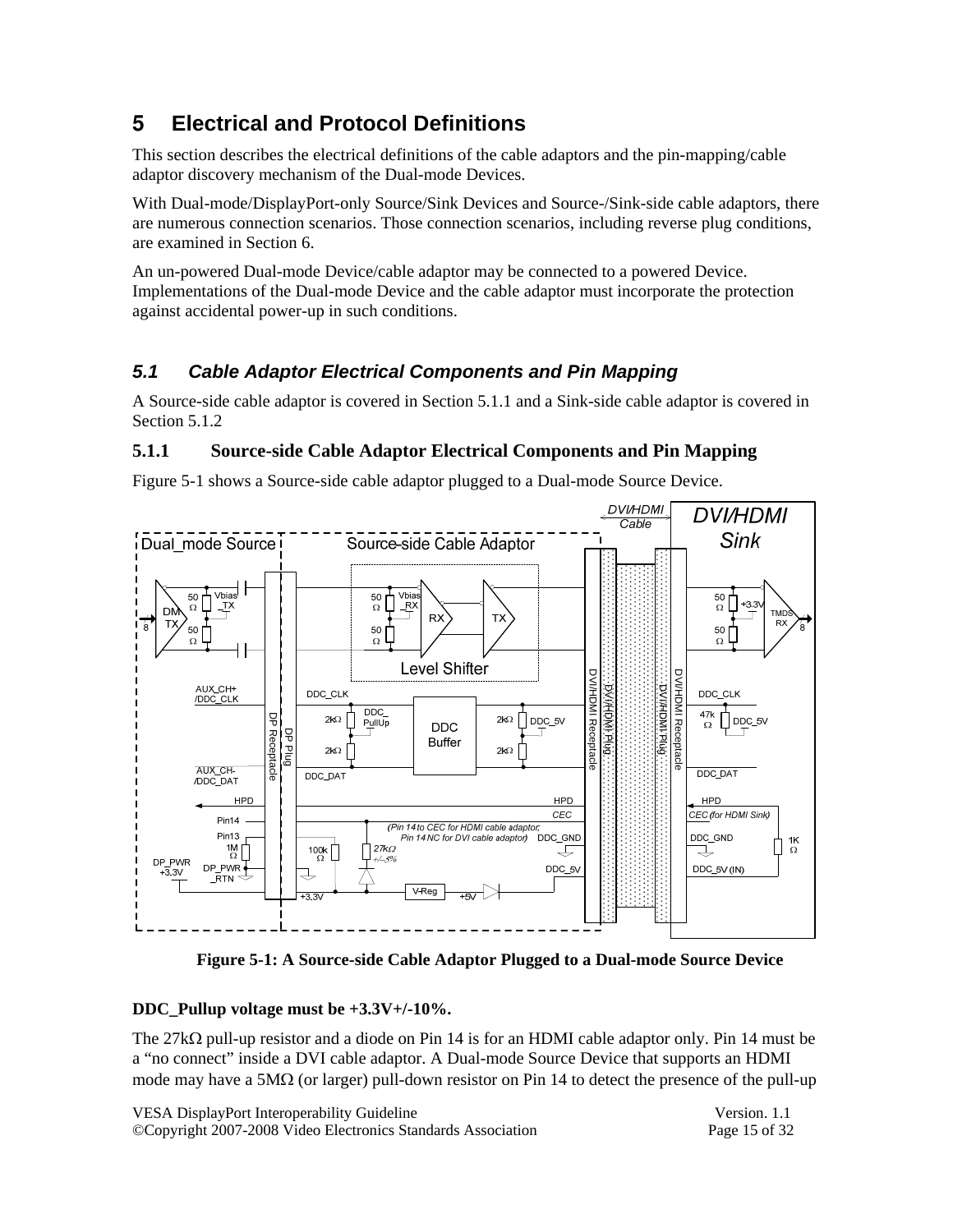on Pin 14 inside the cable adaptor. It should be noted that other HDMI devices may be momentarily pulling down Pin 14 as part of CEC protocol.

The Source-side cable adaptor should have the following electrical components:

- An active level shifting circuit on Main Link
- A buffer for DDC signals
	- o For a Source-side HDMI cable adaptor, this DDC buffer must store the ID shown in 0 below at  $I^2C$  Device Address 80h/81h
	- o The DDC buffer for a Source-side DVI cable adaptor must not have this ID.
- Pull-up resistors for DDC Clock and DDC Data
- A pull-up resistor for Pin 13 of DisplayPort plug connector for cable adaptor detection
- A pull-up resistor and a diode for Pin 14 of DisplayPort plug connector (for HDMI cable adaptor only)
- A voltage regulator to generate DDC\_5V and Vbias\_RX from DP\_PWR
- A DisplayPort 1.1a plug connector
- A DVI 1.0 or HDMI (Type A or Type C) receptacle connector

#### **Table 5-1: DDC Buffer ID of a Source-side HDMI Cable Adaptor**

|        | THURS A THOUGH TO ALL THE COMPANY OF THE CHUIL CHAIR LEADERS |                 |     |     |     |     |     |                          |     |     |     |     |     |     |     |     |
|--------|--------------------------------------------------------------|-----------------|-----|-----|-----|-----|-----|--------------------------|-----|-----|-----|-----|-----|-----|-----|-----|
| Offset |                                                              |                 | ∸   |     |     | -   |     | $\overline{\phantom{0}}$ |     |     | Ah  | Bh  | Ch  | Dh  | Eh  | Fh  |
| Data   | 44h                                                          | 50 <sub>h</sub> | 2Dh | 48h | 44h | 4Dh | 49h | 20h                      | 41h | 44h | 41h | 50h | 54h | 4Fh | 52h | 04h |

It is recommended that the Source-side cable adaptor is designed so as to draw power only when the HPD signal from a Sink Device is asserted high to minimize unnecessary power when a cable is not plugged to the cable adaptor.

When a Source-side cable adaptor is discovered, the Dual-mode Source Device re-configures the DisplayPort connector pins in DVI/HDMI mode as shown below,

#### **Dual-mode Source Device Pin Mapping**

| DisplayPort Pins       | DVI 1.0/HDMI Mode               |
|------------------------|---------------------------------|
| Main Link Lane 0       | Channel 2                       |
| Main Link Lane 1       | Channel 1                       |
| Main Link Lane 2       | Channel 0                       |
| Main Link Lane 3       | Channel Clock                   |
| $AUX CH+$              | <b>DDC</b> Clock                |
| AUX CH-                | <b>DDC</b> Data                 |
| DP PWR $(+3.3V)$       | DP PWR                          |
| <b>Hot Plug Detect</b> | <b>Hot Plug Detect</b>          |
| $Pin$ 13               | Cable Adaptor Detect (Optional) |
| Pin 14                 | CEC (HDMI cable adaptor only)   |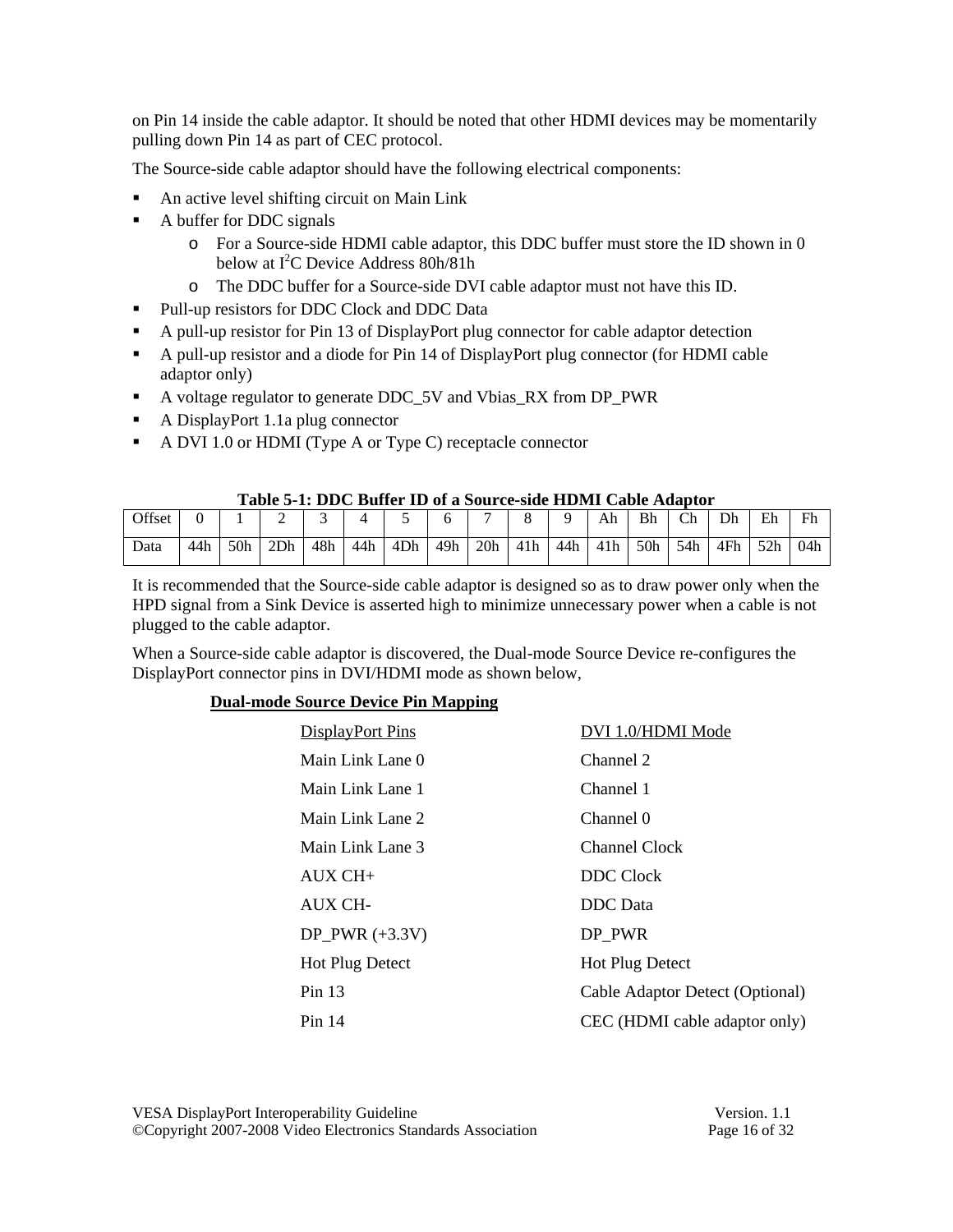Monitoring of the voltage level on Pin 13 by a Dual-mode Source Device is optional. Instead of monitoring the voltage level, a Dual-mode Source Device may attempt an AUX CH read transaction and, if the transaction fails, a DDC transaction to discover the presence/absence of a cable adaptor.

For a DDC transaction, a Dual-mode Device must isolate the AC-coupling capacitors of the AUX CH signal lines from the DDC signals lines, regardless of whether Pin 13 voltage level is monitored or not. Figure 5-3 and Figure 5-4 show an example of how this isolation can be realized.

As for the DP\_PWR voltage, a Dual-mode Source Device must set it to  $+3.3V+/-10%$ . A cable adaptor generates DDC\_5V from this DP\_PWR as shown in Figure 5-1.

### **5.1.2 Sink-side Cable Adaptor Electrical Components and Pin Mapping**



Figure 5-2 shows a Sink-side cable adaptor plugged to a Dual-mode Sink Device.

**Figure 5-2: A Sink-side Cable Adaptor Plugged to a Dual-mode Sink Device** 

DMSINK TERM of a Dual-mode Sink Device must be  $+3.3V<sub>+/-5</sub>%$  in DVI/HDMI mode and +2.0V or less in DisplayPort mode.

The 27kΩ pull-up resistor and a diode on Pin 14 is for an HDMI cable adaptor only. Pin 14 must be a "no connect" inside a DVI cable adaptor. A Dual-mode Source Device that supports HDMI mode may have a 5MΩ (or larger) pull-down resistor on Pin 14 to detect the presence of the pull-up on Pin 14 inside the cable adaptor. It should be noted that other HDMI devices may be momentarily pulling down Pin 14 as part of CEC protocol.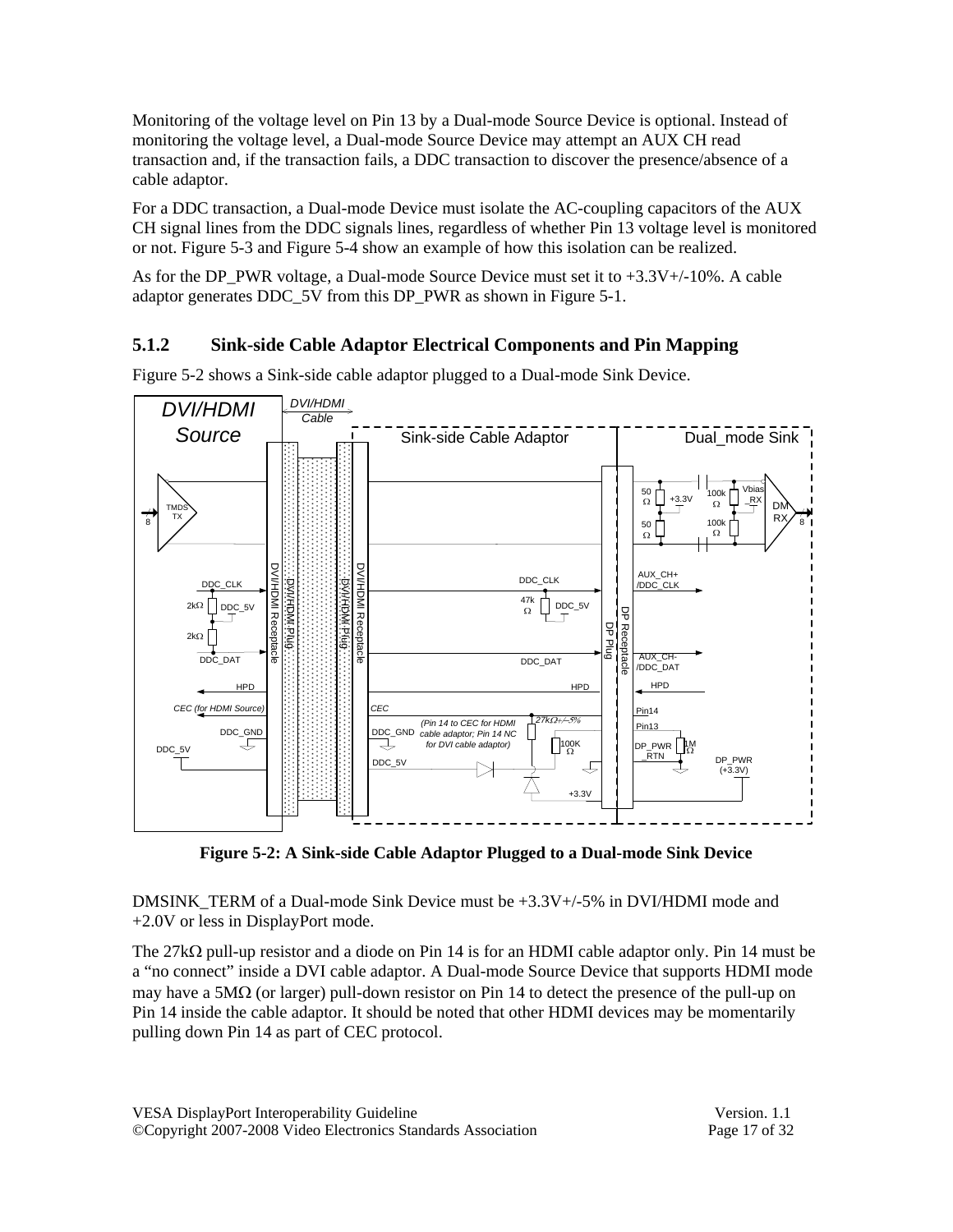A Dual-mode Sink Device asserts HPD signal only when it is locally powered instead of when DDC 5V is present. The Dual-mode Sink Device EDID is readable only when the Sink Device is powered.

The Sink-side cable adaptor should have the following electrical components:

- A pull-up resistor for DDC Clock
- A Diode and a pull-up resistor for Pin 13 of DisplayPort plug connector for cable adaptor detection
- A pull-up resistor and a diode for Pin 14 of DisplayPort connector (for HDMI cable adaptor only)
- A DisplayPort 1.1a plug connector
- A DVI 1.0 or HDMI (Type A or Type C) receptacle connector

A Sink-side cable adaptor for a Dual-mode Sink Device with a permanently tethered cable will have a DisplayPort receptacle connector instead of a DisplayPort plug connector and may have a DVI plug connector.

When a Sink-side cable adaptor is discovered, the Dual-mode Sink Device re-configures the DisplayPort connector pins in DVI/HDMI mode as shown below.

| DisplayPort Pins       | DVI 1.0/HDMI Mode             |
|------------------------|-------------------------------|
| Main Link Lane 0       | <b>Channel Clock</b>          |
| Main Link Lane 1       | Channel 0                     |
| Main Link Lane 2       | Channel 1                     |
| Main Link Lane 3       | Channel 2                     |
| $AUX CH+$              | <b>DDC</b> Clock              |
| AUX CH-                | DDC Data                      |
| DP PWR                 | DP PWR                        |
| <b>Hot Plug Detect</b> | <b>Hot Plug Detect</b>        |
| Pin $13$               | <b>Cable Adaptor Detect</b>   |
| Pin 14                 | CEC (HDMI cable adaptor only) |
|                        |                               |

The DP\_PWR output of a Dual-mode Sink Device is not used in the cable adaptor. DDC5V pin of the DVI 1.0/HDMI receptacle connector is connected to Pin 13 via a diode and a 100 k $\Omega$  resistor to pull up the pin as shown in Figure 5-2.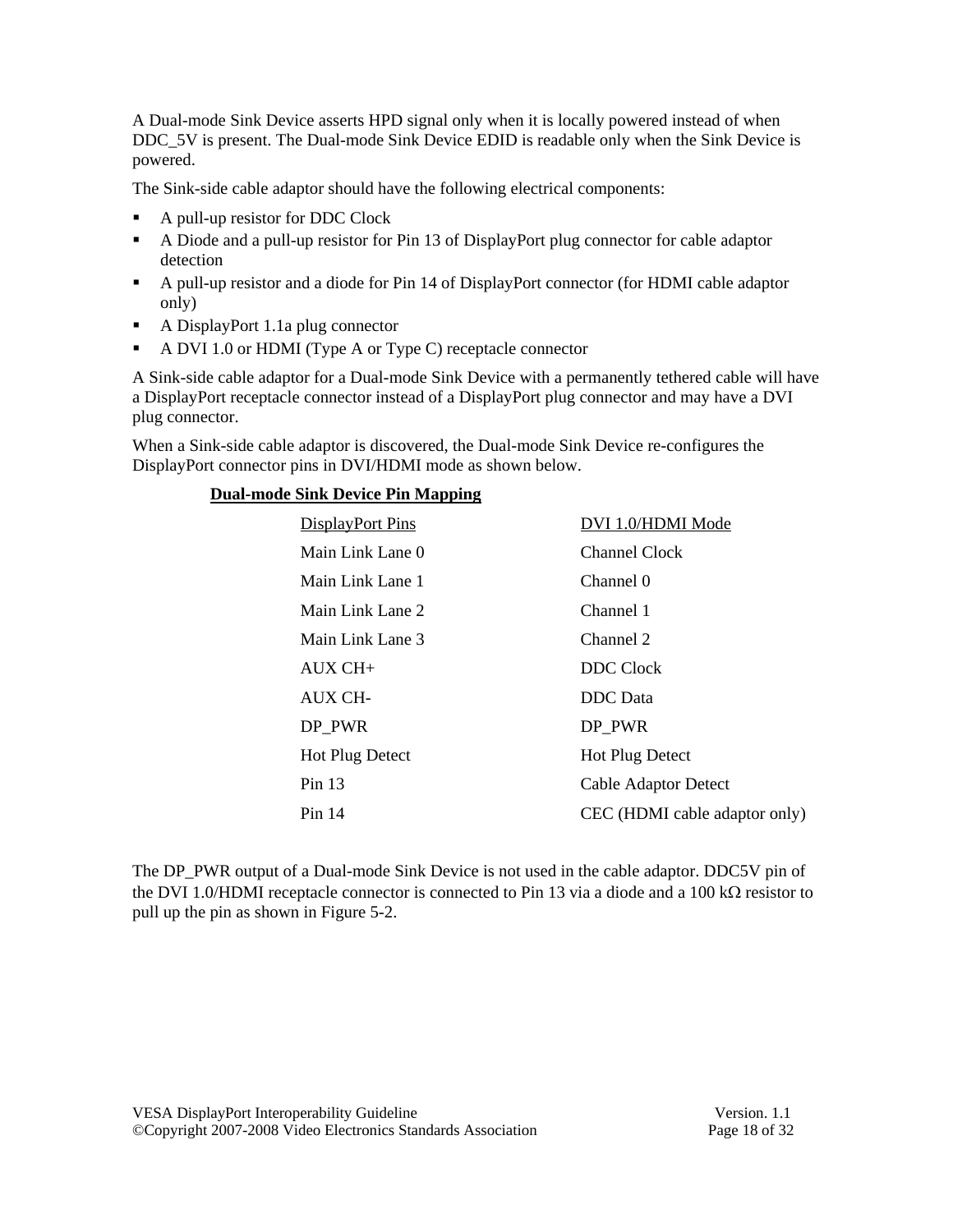# **5.2 DDC and AUX CH Signal Routing**

Source and Sink Devices that support both DisplayPort 1.1a and DVI 1.0/HDMI should route the AUX CH and DDC signals as shown in Figure 5-3 and Figure 5-4. A pair of switches is placed on the AUX CH lines in these Dual-mode Source and Sink Devices to control the mapping of the DDC signals. The switches are OFF when a cable adaptor is attached as Pin 13 of DisplayPort connector is pulled up, and are ON when a cable adaptor is not attached as the Pin 13 is pulled down as can be seen in Figure 5-1 and Figure 5-2.

Though it is not shown in Figure 5-3 below, AUX+ must be pulled down to ground via 100kΩ resistor and AUX- pulled up to +3.3V via 100kΩ resistor for Source Device and powered Source Device detection purposes, respectively as in the main DisplayPort Specification.

As stated in Section 5.1.1, monitoring of Pin 13 voltage level is optional for a Dual-mode Source Device.



**Figure 5-3: DisplayPort to DVI 1.0/HDMI Sink Device DDC Mapping**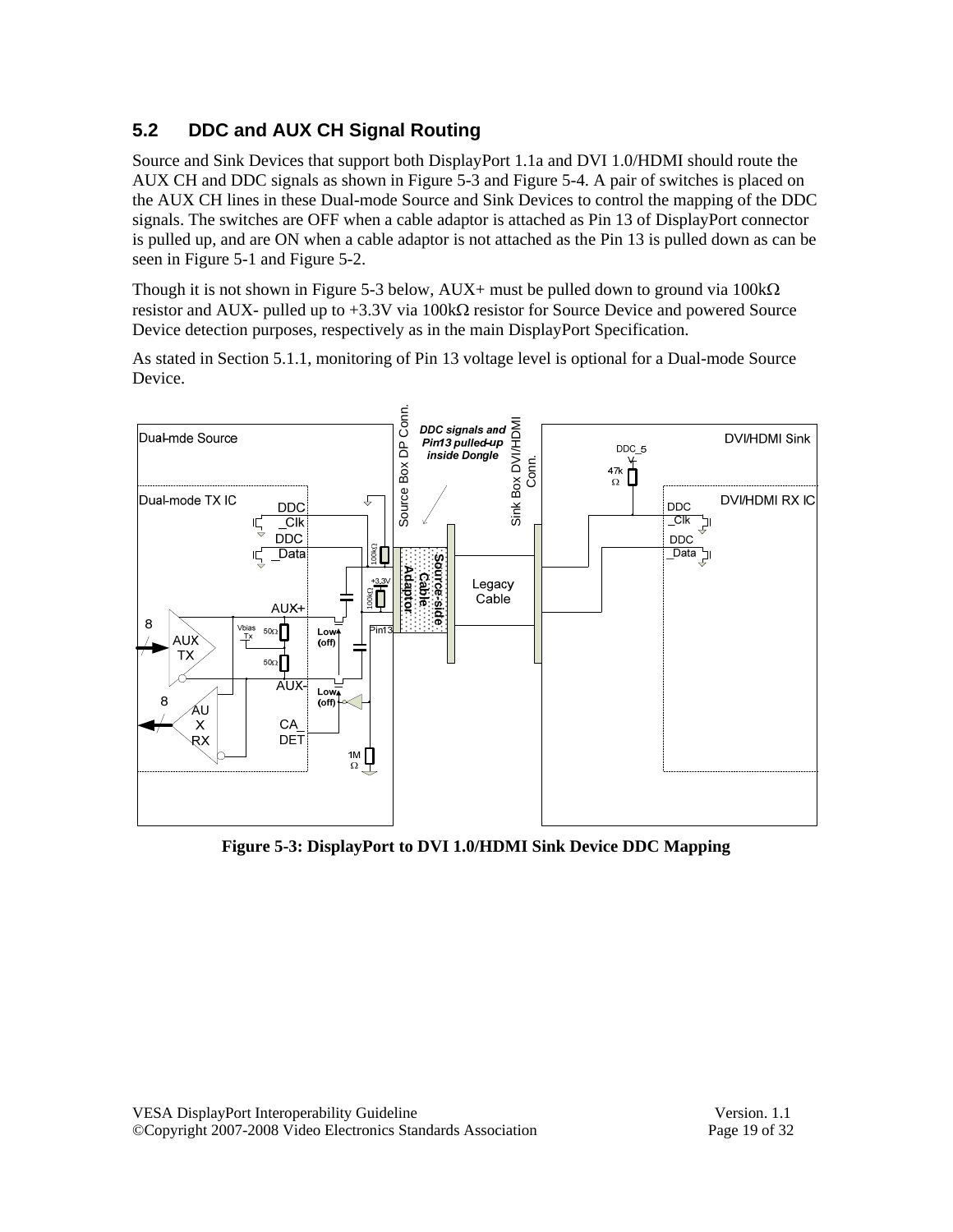As is the case with any DisplayPort Sink Devices, Dual-mode Sink Devices must have AC coupling capacitors on the AUX/DDC lines as shown in Figure 5-4. Furthermore, a Dual-mode Sink Device, just like any other DisplayPort Sink Device must have AUX+ weakly pulled up to  $+2.5 \sim +3.3V$ and AUX- weakly pulled down both via 1MΩ resistors.



**Figure 5-4: DisplayPort to DVI 1.0/HDMI Sink Device DDC Mapping** 

# *5.3 CEC Mapping for HDMI Cable Adaptor*

Source and Sink Devices that support both DisplayPort 1.1a and HDMI must map the CEC signal to Pin 14 of a DisplayPort connector. Pin 14 may be weakly pulled down in the Dual-mode Device via a 5M $\Omega$  (or larger) resistor that supports both DisplayPort 1.1a and HDMI, and is pulled up to +3.3V via 27kΩ resistor and diode in the HDMI cable adaptor.

Within a DVI cable adaptor, Pin 14 must not be connected.

# *5.4 Cable Adaptor Discovery Mechanism*

The presence/absence of a cable adaptor is discovered by the Dual-mode Source and Sink Devices using the procedure described in this section.

### **5.4.1 Cable Adaptor Discovery by a Dual-mode Source Device**

A Dual-mode Source Device is recommended to power up with both DDC and AUX CH disabled. After initialization, the Source Device is recommended to detect CA\_DET (Cable Adaptor Detection) voltage level.

If below  $V_{IL}$ , the cable adaptor is plugged

VESA DisplayPort Interoperability Guideline Version. 1.1 ©Copyright 2007-2008 Video Electronics Standards Association Page 20 of 32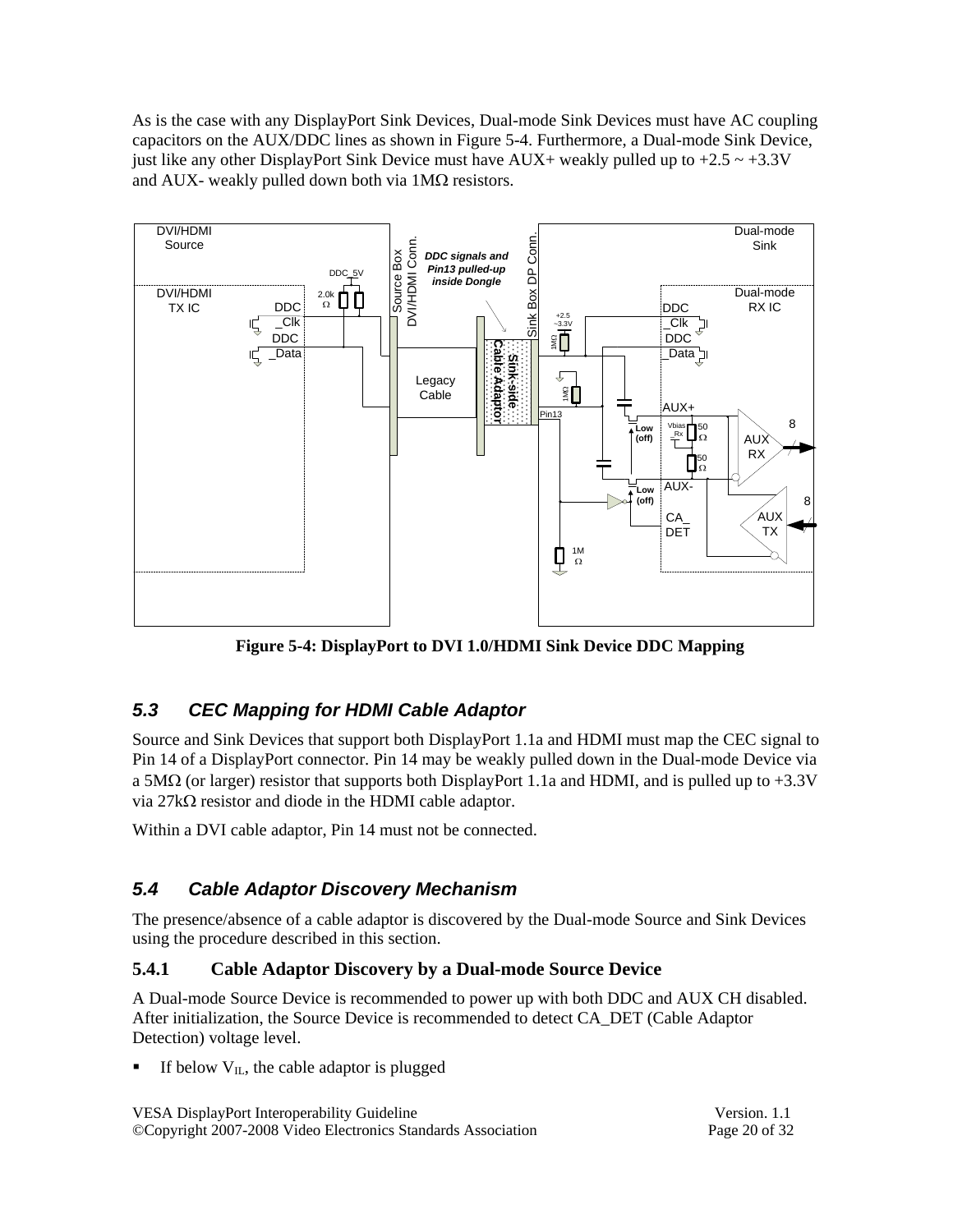- o Configures itself either as DVI or HDMI Source, and enables DDC, while keeping AUX CH disabled.
- o A Dual-mode Source Device that supports both DisplayPort and HDMI may check the voltage level of Pin 14 which is to carry CEC signal.
- If above  $V_{IH}$ , the cable adaptor is not plugged
	- o Configures itself as DP Source and enables AUX CH, while keeping DDC disabled.

A Dual-mode Source Device continues to monitor Pin 13 voltage level to detect either detachment or attachment of the cable adaptor.

Optionally, a Dual-mode Source Device may attempt an AUX CH transaction, and if it fails, a DDC transaction to detect the presence/absence of the cable adaptor, instead of monitoring CA\_DET voltage level.

#### **5.4.2 Distinction of a Source-side HDMI Cable Adaptor**

A Dual-mode Source Device should distinguish a Source-side HDMI cable adaptor from a DVI cable adaptor by checking the DDC buffer ID as described in 0.

#### **5.4.3 Cable Adaptor Discovery by a Dual-mode Sink Device**

A Dual-mode Sink Device is recommended to power up with both DDC and AUX CH disabled and HPD signal driven low. After initialization, the Sink Device is recommended to detect CA\_DET (Cable Adaptor Detection) voltage level while keeping HPD signal low.

- If below  $V_{IL}$ , the cable adaptor is plugged
	- o Configures itself either as DVI or HDMI Sink and enables DDC, while keeping AUX CH disabled.
	- o Sink Device that supports both DisplayPort and HDMI may check the voltage level of Pin 14 which is to carry CEC signal.
- If above  $V_{\text{IH}}$ , the cable adaptor is not plugged
	- o Configures itself as DisplayPort Sink and enables AUX CH, while keeping DDC disabled.

The Dual-mode Sink Device asserts its HPD signal only after the presence/absence of a Sink-side cable adaptor is discovered. The Sink Device continues to monitor the CA\_DET voltage levels to detect the detachment or attachment of the cable adaptor.

#### **5.4.4 Distinction of a Sink-side HDMI Cable Adaptor**

A Dual-mode Sink Device must distinguish a Sink-side HDMI cable adaptor from a DVI cable adaptor by checking the voltage level of Pin 14. It should be noted that Pin 14 may be momentarily pulled low by another HDMI Device.

### **5.4.5 Detection of a DP\_PWR User by a Dual-mode Sink Device with a Permanently Tethered Cable**

A DisplayPort Sink Device with a permanently tethered cable must first detect the presence of a DP\_PWR User before enabling DP\_PWR output. The DP\_PWR User has a short (smaller than 100Ω) between Pin 13 and Pin 14 of DisplayPort connector.

| VESA DisplayPort Interoperability Guideline                  | Version, 1.1  |
|--------------------------------------------------------------|---------------|
| ©Copyright 2007-2008 Video Electronics Standards Association | Page 21 of 32 |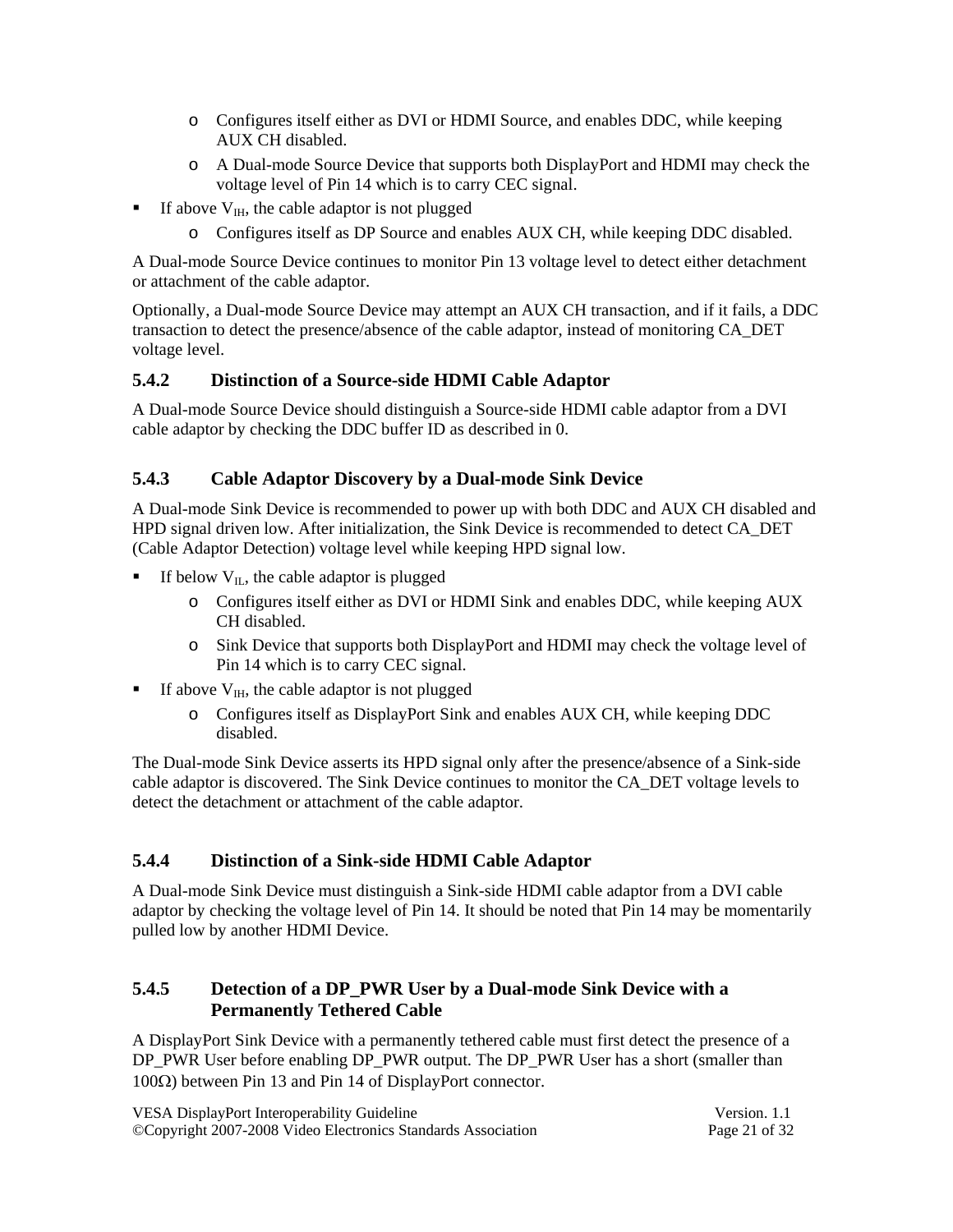A Sink Device with a permanently tethered cable may continuously send a probe power to Pin 14 and looks for "H" voltage level on Pin 13. When the H level is detected, that means one of the following:

- A DP\_PWR User is connected
- A Sink-side HDMI/DVI cable adaptor is connected

The Sink Device then withdraws a probe power from Pin 14 and checks if Pin 14 and Pin 13 will become L level.

| Pin<br>13 | Pin<br>14 | DP PWR User Present?                           | Following Action by a Sink Device with a permanently<br>tethered cable                                                                                                                                                                                                              |
|-----------|-----------|------------------------------------------------|-------------------------------------------------------------------------------------------------------------------------------------------------------------------------------------------------------------------------------------------------------------------------------------|
| H         | H         | No. A Sink-side HDMI cable<br>adaptor plugged. | Keep DP_PWR output disabled.                                                                                                                                                                                                                                                        |
| H         | L         | No. A Sink-side DVI cable<br>adaptor plugged   | Keep DP PWR output disabled.                                                                                                                                                                                                                                                        |
| L         | H         | No.                                            | Keep DP PWR output disabled.                                                                                                                                                                                                                                                        |
| L         | L         | Yes.                                           | Latch DP PWR USER Present status<br>$\Omega$<br>Enable DP_PWR output.<br>$\Omega$<br>Start monitoring AUX+ and AUX- for detection of Source<br>$\circ$<br>and powered Source.<br>Clear DP_PWR_USER Present status when<br>$\circ$<br>Source and powered Source are detected absent. |

**Table 5-2: DP\_PWR User Detection by a Sink with a Permanently Tethered Cable** 

Pin 14 of the DisplayPort connector may be used to carry HDMI CEC signal. Therefore, the Sink Device with a permanently tethered cable must apply the probe voltage through a weak current source so as not disturb a CEC operation that may be on-going.

# *5.5 AC/DC-Coupling Conversion of High Speed Differential Signals*

DisplayPort is an AC-coupled link while DVI 1.0 and HDMI are a DC-coupled link. Therefore, a conversion between AC-coupling and DC-coupling through level shifting is needed for a Dualmode Device to interoperate with DVI 1.0/HDMI Devices.

### **5.5.1 Conversion for a Dual-mode Source and a Source-side Cable Adaptor**

As can be seen in Figure 5-1, the conversion is done by an active level shifter circuit in the Sourceside cable adaptor.

### **5.5.2 Conversion for a Dual-mode Sink and a Sink-side Cable Adaptor**

As can be seen in Figure 5-2, level shifting is done inside the Dual-mode Sink Device. No level shifting is done within the Sink-side cable adaptor.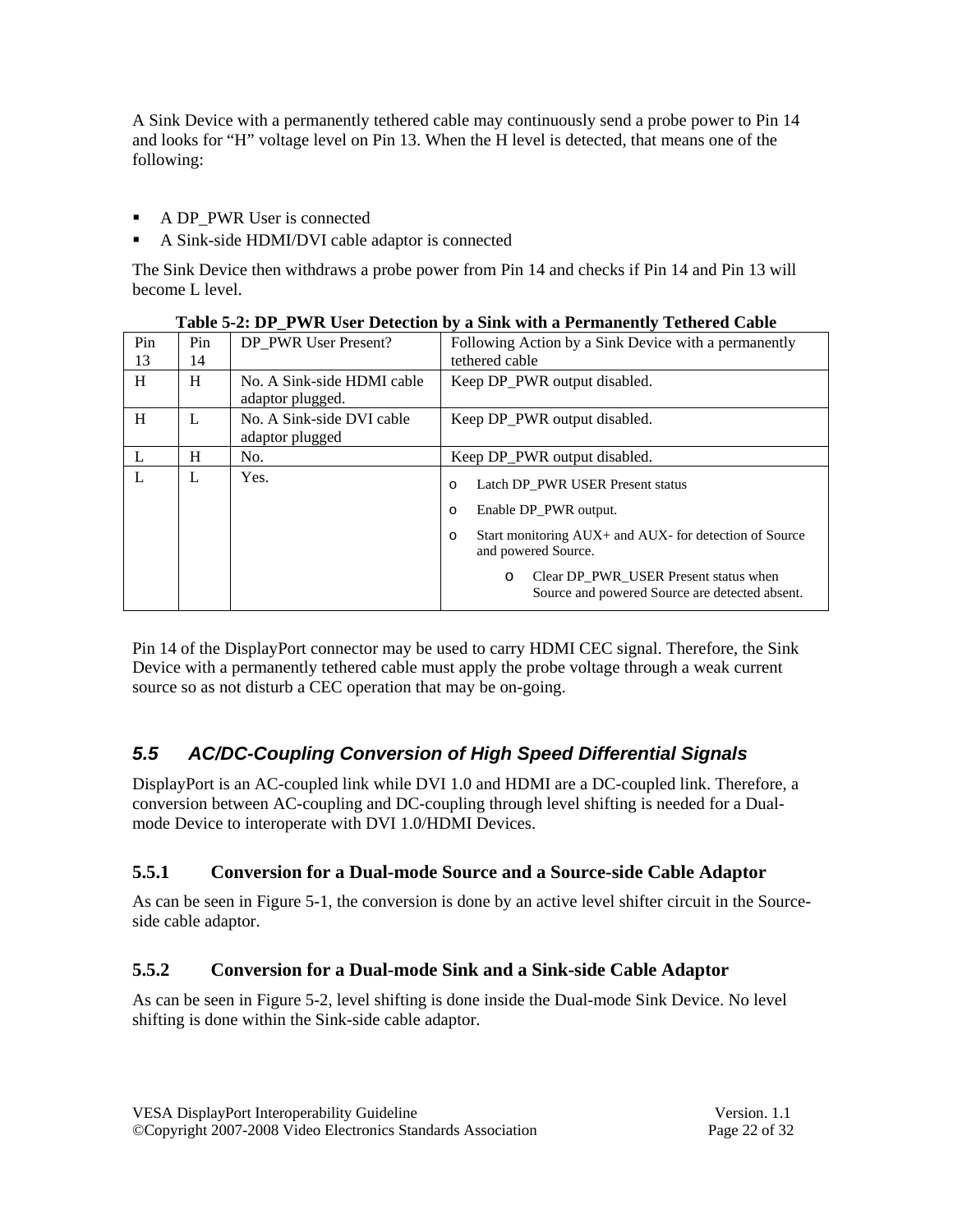# *5.6 High-Speed Differential Pair Electrical Specification of Cable Adaptor*

This section describes the high-speed differential pair electrical specification of the cable adaptor. In developing a Dual-mode Source Device, a system implementer must take the loss within the cable adaptor into consideration to make sure that the eye opening specification of either DVI 1.0 or HDMI Specification is met at the DVI or HDMI receptacle connector of the cable adaptor. Similarly, a developer of a Dual-mode Sink Device must take into account the loss within the cable adaptor.

The use of a cable adaptor with a Source or Sink Device will in effect transpose the test points in the DVI 1.0/HDMI specification to the end of the cable adaptor.

For a cable adaptor connected to a Source Device, the opposite end of the cable adaptor to the Source Device (either a DVI or HDMI receptacle connector) is considered the TP2 test point and will be compliant with either the DVI 1.0 or HDMI specification at this point.

Similarly, for a cable adaptor connected to a Sink Device, the opposite end of the cable adaptor to the Sink Device (either DVI or HDMI receptacle connector) is considered the TP3 test point and will be compliant with either the DVI 1.0 or HDMI specification at this point.

The jitter and EYE Height specification in the following sections must be measured using the methods described in the DVI 1.0 and HDMI specifications.

### **5.6.1 Entry EYE Mask at a DisplayPort Plug – a Source-side Cable Adaptor**

The EYE opening of differential signals at a DisplayPort plug connector when it enters the cable adaptor must meet the following specification:

- $\blacksquare$  Clock Jitter  $\leq 0.21$  UI
- $\blacksquare$  Data Jitter <= 0.26 UI
- EYE Height  $>=$  300 mVdiff\_pp,  $<=$  1200 mVdiff\_pp

### **5.6.2 Exit Eye Mask at a DVI/HDMI Receptacle - a Source-side Cable Adaptor**

The EYE opening of differential signals at either a DVI or HDMI receptacle connector when it exits the cable adaptor must be equal to or larger than the eye masks at TP2 in DVI 1.0 specification or and that of TP1 in HDMI specification, respectively. Namely,

- $Clock$  Jitter  $\leq 0.25$  UI
- $\blacksquare$  Data Jitter <= 0.30 UI
- EYE Height  $>= 800$  mVdiff\_pp,  $<= 1200$  mVdiff\_pp

### **5.6.3 Entry Eye Mask at a DVI/HDMI Receptacle – a Sink-side Cable Adaptor**

The EYE opening of differential signals at either a DVI or HDMI receptacle connector when it enters the Sink-side cable adaptor is expected to be equal to or larger than the eye masks at TP3 defined in DVI 1.0 specification or that at TP2 in HDMI specification. Namely,

- Clock Jitter  $\leq$  0.30 UI
- $\blacksquare$  Data Jitter <= 0.50 UI
- EYE Height  $> = 150$  mVdiff\_pp,  $\lt$ =1200 mVdiff\_pp

VESA DisplayPort Interoperability Guideline Version. 1.1 ©Copyright 2007-2008 Video Electronics Standards Association Page 23 of 32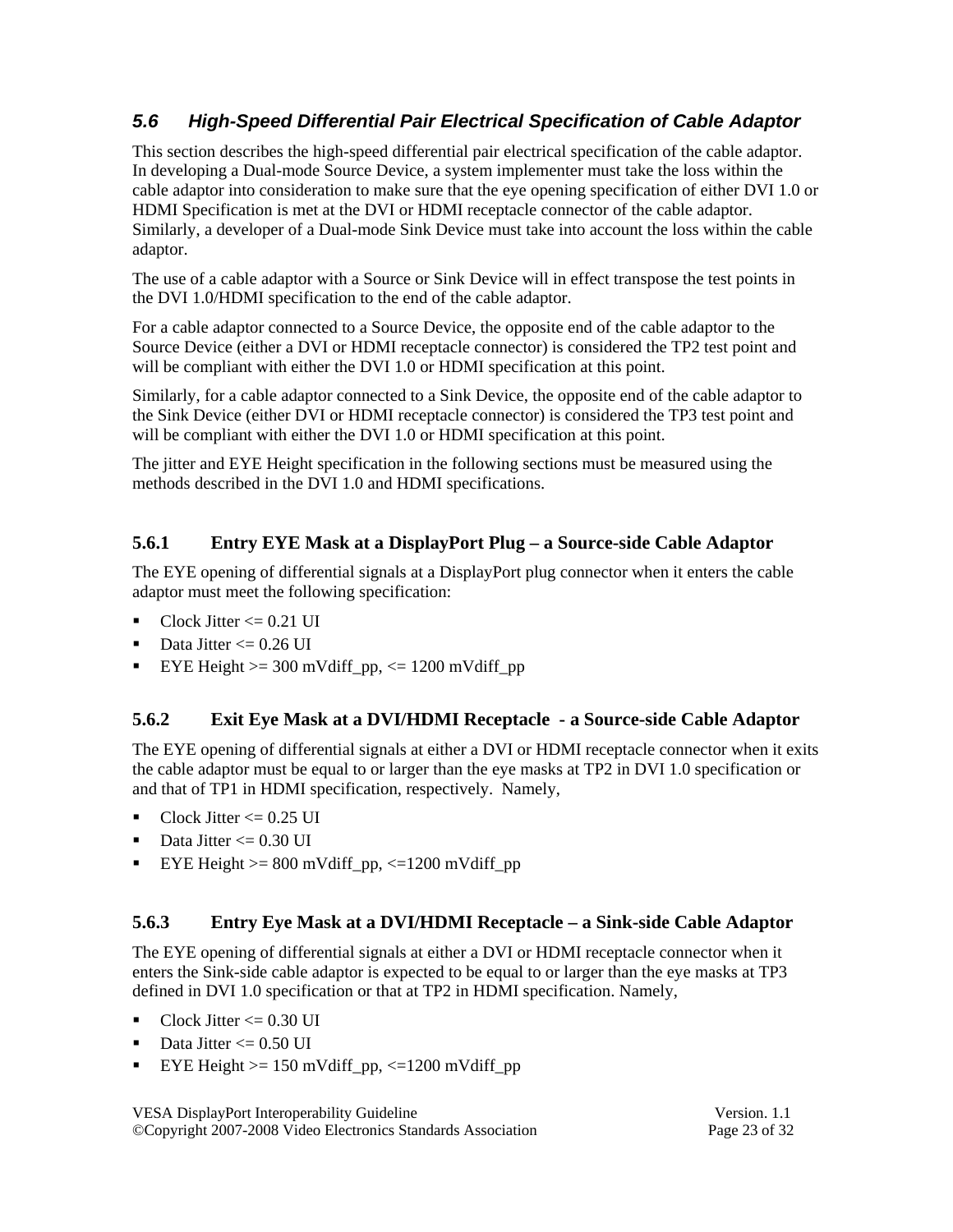## **5.6.4 Exit Eye Mask at a DisplayPort Plug – a Sink-side Cable Adaptor**

The EYE opening of differential signals at a DisplayPort plug connector when it exits the cable adaptor must meet the following specification:

- Clock Jitter  $\epsilon$  = 0.32 UI
- $\blacksquare$  Data Jitter <= 0.52 UI
- EYE Height  $>= 120$  mVdiff pp,  $<=1200$  mVdiff pp

### **5.6.5 Exit Eye Mask at a DisplayPort Receptacle – a Sink-side Cable Adaptor for a Sink Device with a Tethered Cable**

The entry EYE opening of differential signals at a DVI plug connector of a Sink-side cable adaptor for a Dual-mode Sink Device with a permanently tethered cable is expected to meet the TP2 specification in DVI 1.0 specification.

- $\blacksquare$  Clock Jitter  $\leq$  0.25 UI
- Data Jitter  $\leq$  0.30 UI
- EYE Height  $>= 800$  mVdiff\_pp,  $<= 1200$  mVdiff\_pp

Upon this entry EYE opening, the exit EYE of the Sink-side cable adaptor must meet the following specification:

- $\blacksquare$  Clock Jitter <= 0.27 UI
- Data Jitter  $\leq$  0.32 UI
- EYE Height  $>= 640$  mVdiff\_pp,  $<= 1200$  mVdiff\_pp

## **5.6.6 Guideline for EMI Management**

Because of the complex nature of EMI, it is difficult to specify a component level EMI requirement for the cable adaptor assembly. However, designers need to pay particular attention to receptacle and cable plug shielding to ensure a low impedance ground return path. The following are a few guidelines for EMI management:

- For cable adaptors with a cable section (for example, a pigtail-type cable adaptor shown in Figure 3-1 on p. 12), the quality of the raw cable should be ensured. The intra-pair skew of the clock pair has a significant impact on the cable EMI performance and it should be minimized. The cable external braid should be terminated to the cable plug shell as close to 360˚ as possible. Without appropriate shielding termination, even a perfect cable with zero intra-pair skew can compromise EMI.
- The mating interface between the receptacle and cable plug should have four or more grounding fingers, or springs, to provide a continuous return path from the cable plug to system ground. Note that some commercially available HDMI receptacles omit this feature.
- The receptacle connector should be well grounded to the system through grounding fingers, screws, or any other means to mitigate EMI.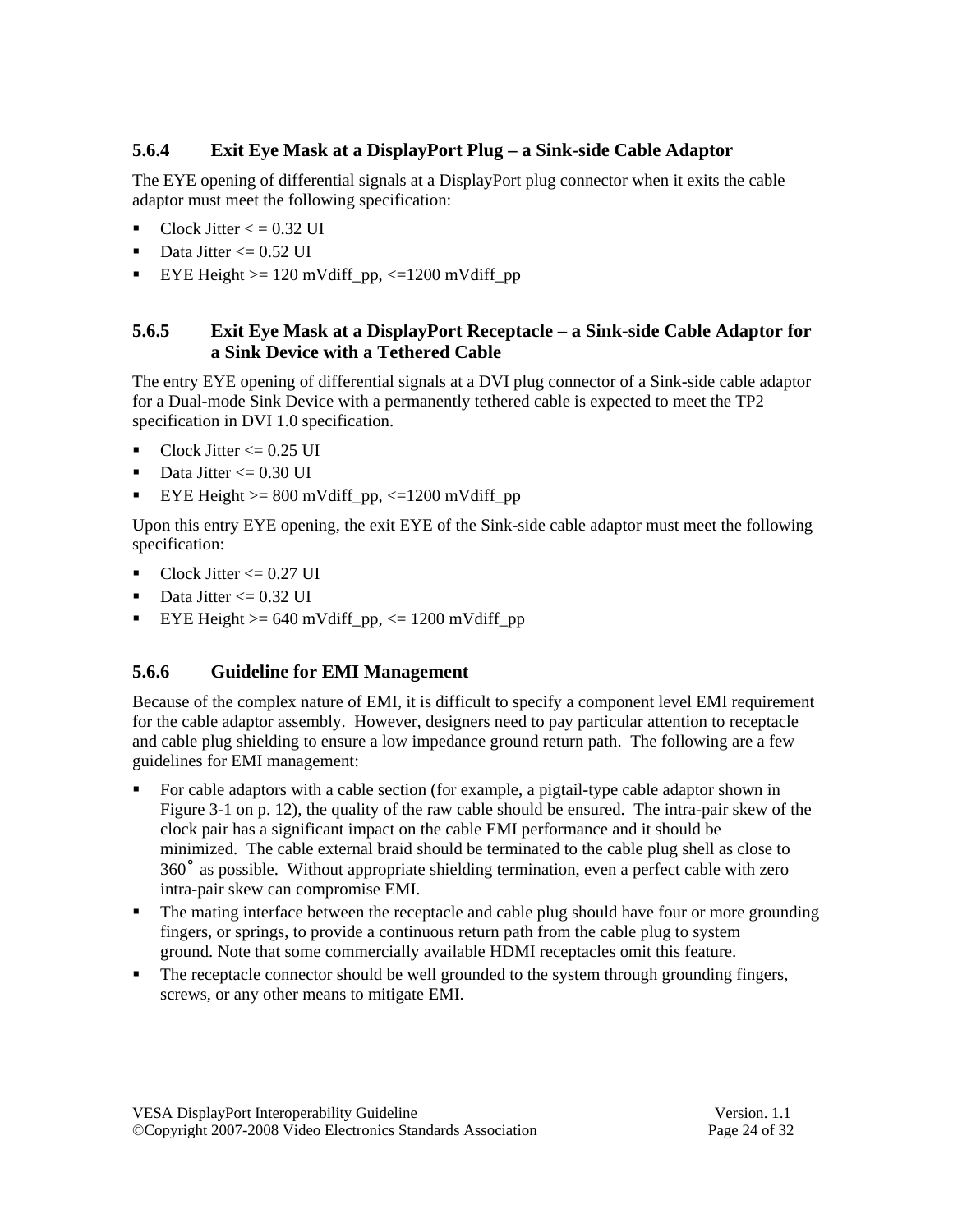## *5.7 Parasitic Capacitance of DDC Lines of a Sink-side Cable Adaptor and a Dual-mode Sink Device*

The parasitic capacitance of the DDC lines within a Dual-mode Sink Device must be kept to 30pF or less. That of a Sink-side cable adaptor must be kept to 20pF or less.

A DDC buffer is required inside a Source-side cable adaptor. The parasitic capacitance of the DDC lines between the buffer and a DVI/HDMI connector must be kept to 50pF or less.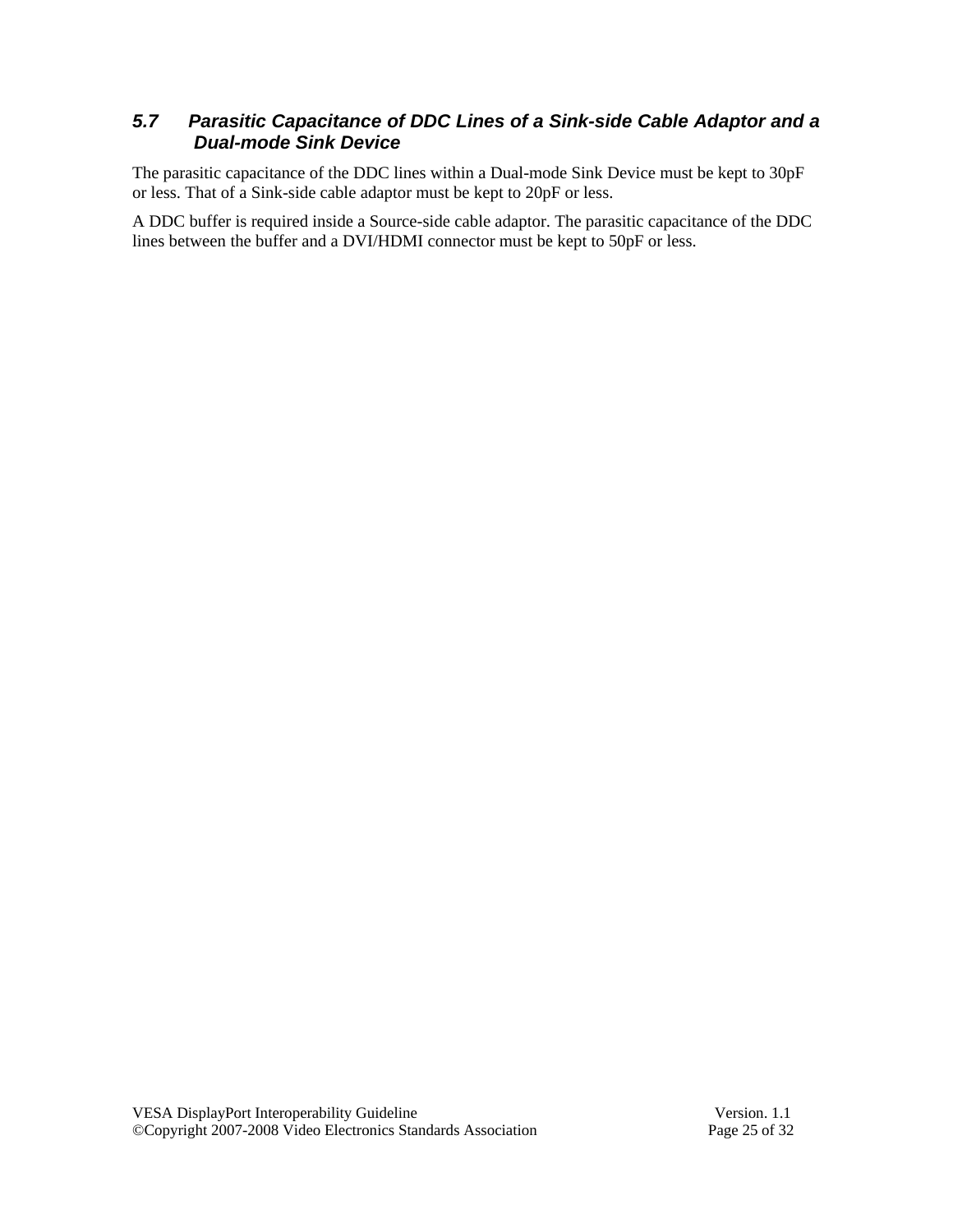# **6 Operations in Various Connection Scenarios**

This chapter examines the operations in various connection scenarios. Even if the cable adaptor is connected to the wrong Device, there will be no resulting damage.

# *6.1 A Dual-mode Source with a Source-side Cable Adaptor*

As described in Section 5.1.1 a Dual-mode Source Device configures itself as a DVI 1.0/HDMI Source Device.

# *6.2 A Dual-mode Sink with a Sink-side Cable Adaptor*

As described in Section 5.1.2, a Dual-mode Sink Device configures itself as a DVI 1.0/HDMI Sink.

# *6.3 A Dual-mode Source to a Dual-mode Sink*

There are two connection scenarios:

- A Dual-mode Source connected to a Dual-mode Sink without cable adaptors
- A Dual-mode Source connected to a Dual-mode Sink with two cable adaptors

# **6.3.1 Dual-mode Source/Sink without Cable Adaptors**

Cable adaptors are not detected on either end and the link operates in a DisplayPort mode.



**Figure 6-1: Dual-mode Source and Sink without Cable Adaptors**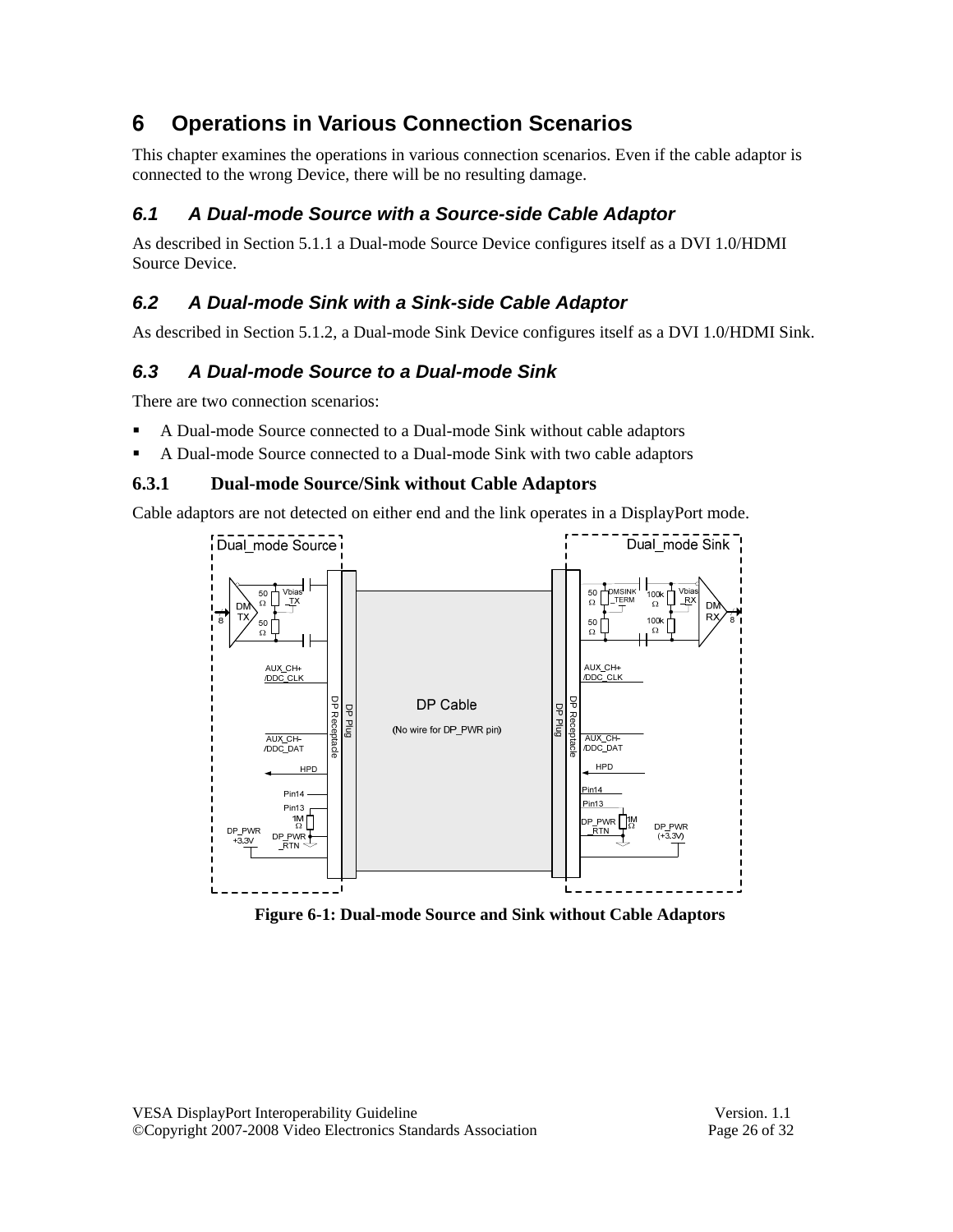## **6.3.2 Dual-mode Source/Sink with Cable Adaptors**

Cable adaptors are detected on both ends and the link operates in a DVI/HDMI mode.



**Figure 6-2: Dual-mode Source and Sink via Cable Adaptors** 

**Note:** The termination voltage of the level shifter may be different from +3.3V. If the termination voltage, Vbias\_Rx is different from +3.3V, the cable adaptor must generate the Vbias\_Rx.

## *6.4 A Dual-mode Source to a DP-only Sink*

Cable adaptors are not detected on either end and the link operates in DisplayPort mode.



**Figure 6-3: A Dual-mode Source to a DisplayPort-only Sink**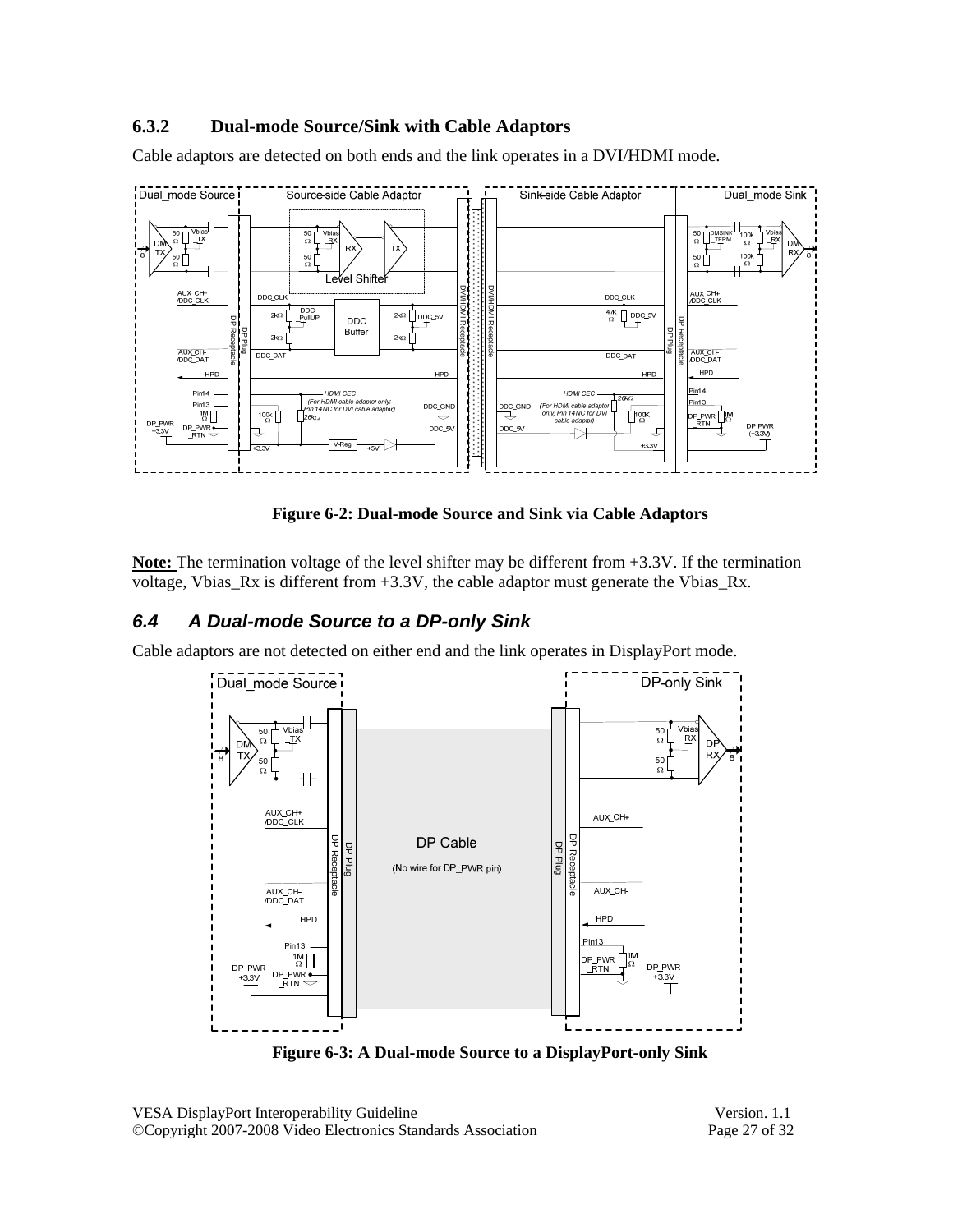## *6.5 A DP-only Source to a Dual-mode Sink*

Cable adaptors are not detected on either end and the link operates in a DisplayPort mode.



**Figure 6-4: A Sink-side Cable Adaptor Plugged to a Dual-mode Source** 

### *6.6 A Dual-mode Source with a Sink-side Cable Adaptor (Reverse Plug)*

There will be neither interoperation nor damage.



**Figure 6-5: A Sink-side Cable Adaptor Plugged to a Dual-mode Source**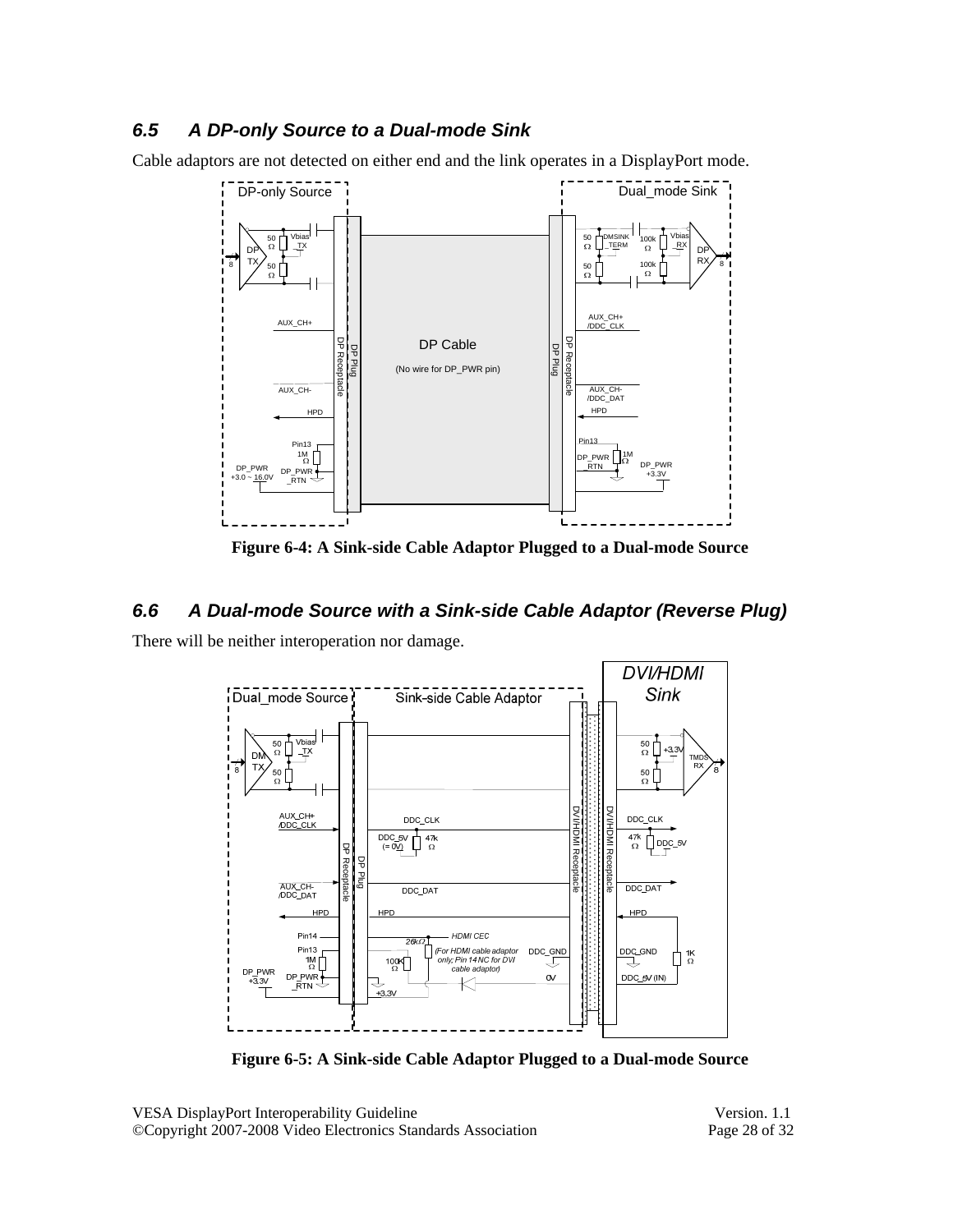### *6.7 A Dual-mode Sink with a Source-side Cable Adaptor (Reverse Plug)*

There will be neither interoperation nor damage.



**Figure 6-6: A Source-side Cable Adaptor Plugged to a Dual-mode Sink** 

### *6.8 Reverse Plugs on Both Ends*

There will be neither interoperation nor damage.



**Figure 6-7: Reverse Plugs on Both Ends** 

VESA DisplayPort Interoperability Guideline Version. 1.1 ©Copyright 2007-2008 Video Electronics Standards Association Page 29 of 32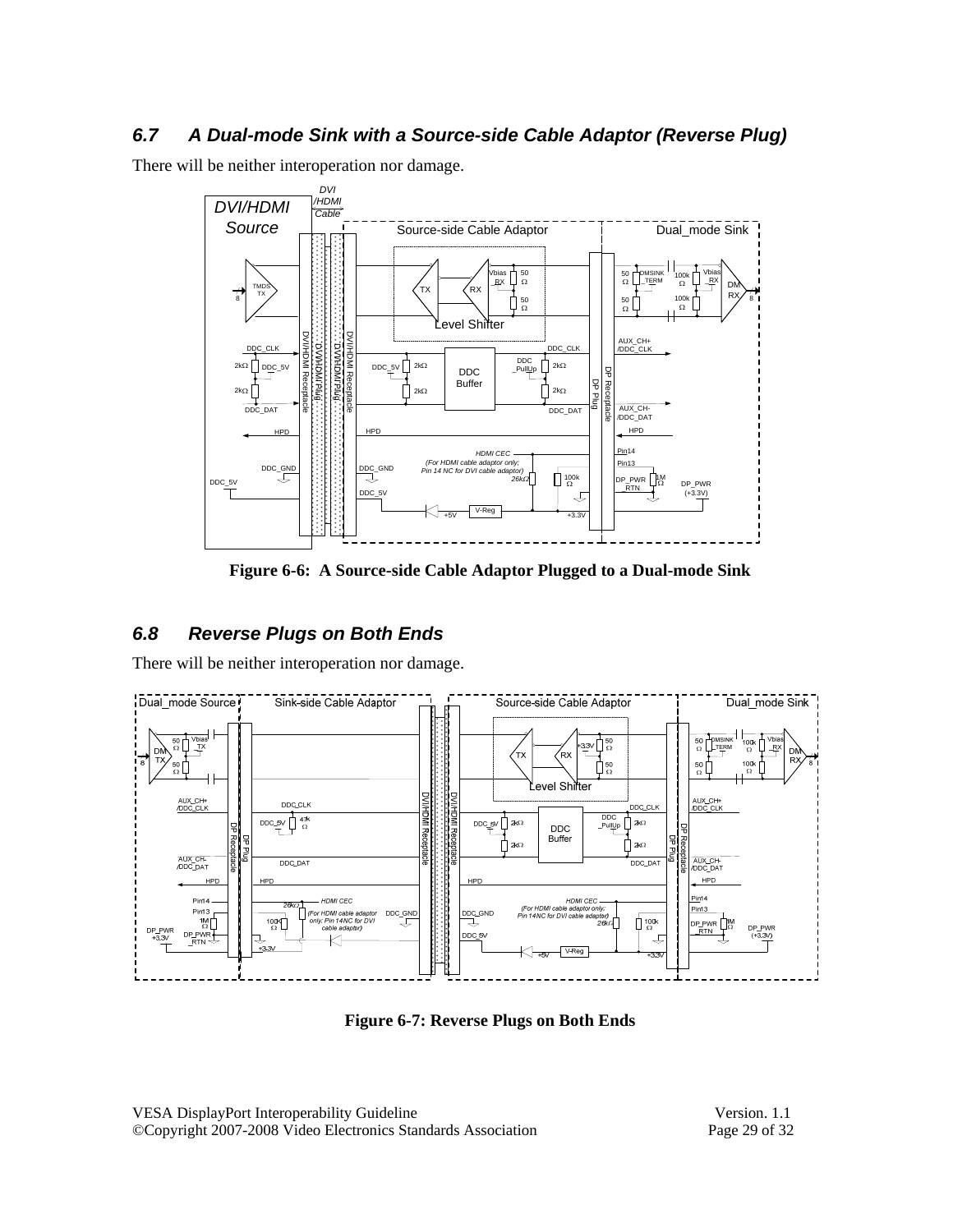# **7 Interoperation with a Dual-link DVI via an Active Protocol Converter**

A Dual-mode Device is limited to supporting single-link DVI 1.0/HDMI specifications when it configures itself as a DVI 1.0/HDMI Device. For interoperability between a DisplayPort Device and a dual-link DVI 1.0 Device, a cable adaptor with a built-in active protocol converter is required.

This section describes the implementation guideline for the cable adaptors with the active protocol converter. When these cable adaptors are attached to DisplayPort Devices, those Devices operate in a DisplayPort mode, even if they are Dual-mode Devices.

# *7.1 A DisplayPort-to-Dual-link DVI Cable Adaptor*

This adaptor is used for connecting a DisplayPort Source Device to a dual-link DVI Sink Device as shown in Figure 7-1. The following conversions take place in this adaptor.

- DisplayPort Main Link signals to TMDS signals
- $\blacksquare$  AUX CH signals to DDC signals, following the I<sup>2</sup>C-to-AUX CH mapping specification in DisplayPort Version 1.1a.

These conversions take place both at electrical and protocol levels.



**Figure 7-1: A DisplayPort-to-Dual-link DVI Cable Adaptor** 

The cable adaptor may receive the power from the DP\_PWR output pin of the DisplayPort Source Device. If the total power consumption exceeds 1.5 W, however, the cable adaptor must have other means of getting the power.

## *7.2 Dual-link DVI to DisplayPort Cable Adaptor*

This adaptor is used for connecting a dual-link DVI Source Device to a DisplayPort Sink Device as shown in Figure 7-2. The following conversions take place in this adaptor.

| VESA DisplayPort Interoperability Guideline                  | Version, 1.1  |
|--------------------------------------------------------------|---------------|
| ©Copyright 2007-2008 Video Electronics Standards Association | Page 30 of 32 |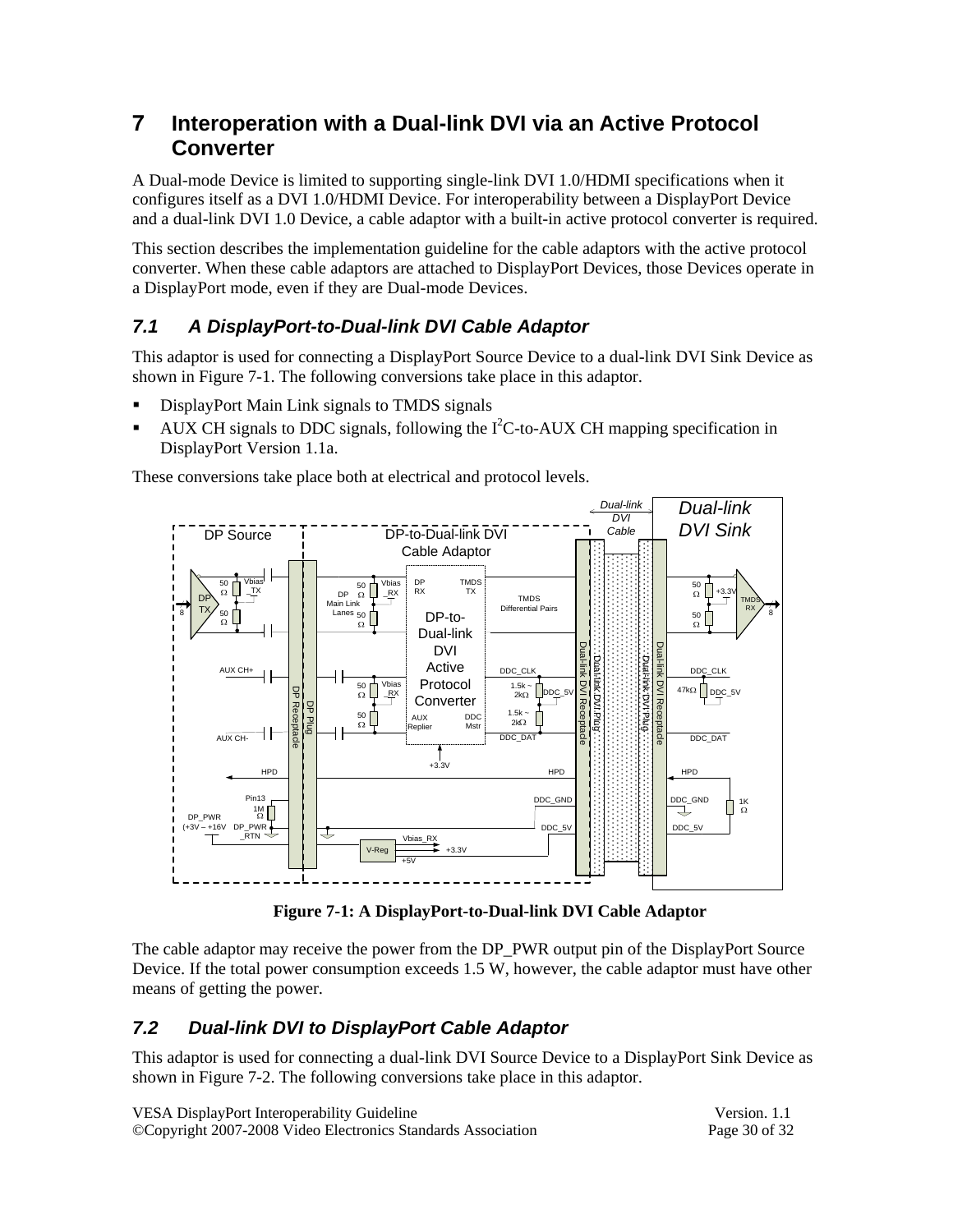- TMDS signals to DisplayPort Main Link signals
- DDC signals to AUX CH signals, following the  $I<sup>2</sup>C$ -to-AUX CH mapping specification in DisplayPort Version 1.1a.

These conversions take place both at electrical and protocol levels.



**Figure 7-2: A Dual-link DVI to DisplayPort Cable Adaptor** 

The cable adaptor may receive the power from the DP\_PWR output pin of the DisplayPort Sink Device. If the total power consumption exceeds 1.5 W, however, the cable adaptor must have other means of getting the power.

## *7.3 Dual-link DVI Cable Adaptor for Devices with a Tethered Cable*

Some DisplayPort Devices may have a permanently tethered cable with the wire for DP\_PWR populated. The dual-link DVI cable adaptor for those devices must have a DisplayPort receptacle connector.

The dual-link DVI cable adaptor for a DisplayPort Device with a permanently tethered cable may receive the power from the DP\_PWR output supplied by the DisplayPort Sink Device through the tethered cable. In order to indicate that it is the DP\_PWR consumer, not the DP\_PWR provider, this cable adaptor must short Pin 13 and Pin 14. When the power consumption of the adaptor exceeds 1.5 W, the cable adaptor must have other means of receiving the power.